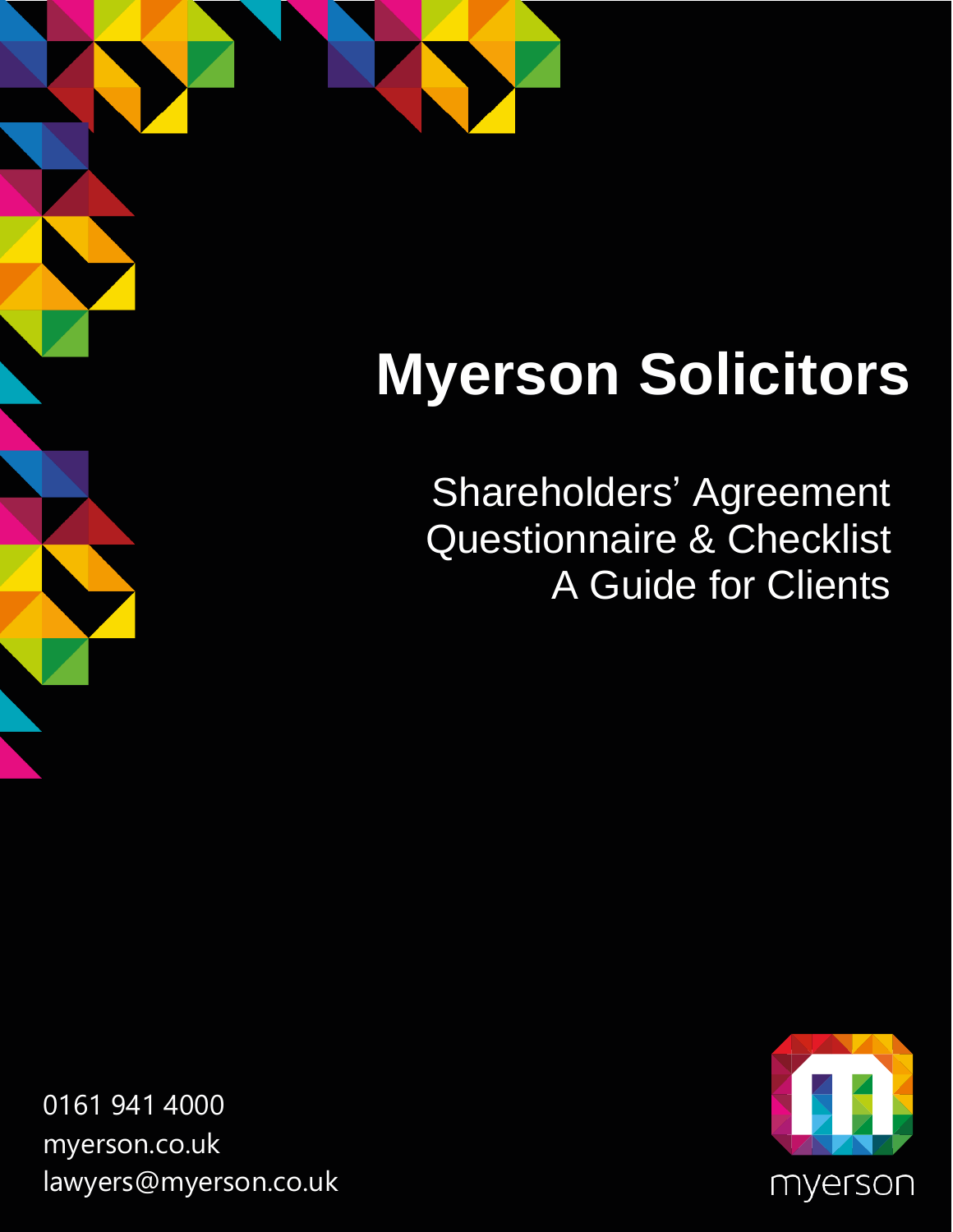This Myerson questionnaire and checklist is designed to highlight the range of issues which should be considered when operating a business through a limited company where there is more than one shareholder. In order to regulate the arrangements between the shareholders, it is highly recommended that you put in place a shareholders' agreement and complementary articles of association.

This questionnaire and checklist also details what can be covered in a shareholders' agreement, a company's articles of association and directors' service agreements.

By completing this document you will assist us in providing the necessary information we need to produce a suite of documents for you and your company.

Once you have completed the questionnaire and checklist, or if you would like to discuss any points with a specialist Solicitor, [please](https://www.myerson.co.uk/business/corporate)  [contact our Corporate team who will be happy to assist you.](https://www.myerson.co.uk/business/corporate)

Call: 0161 941 4000

Email: lawyers@myerson.co.uk



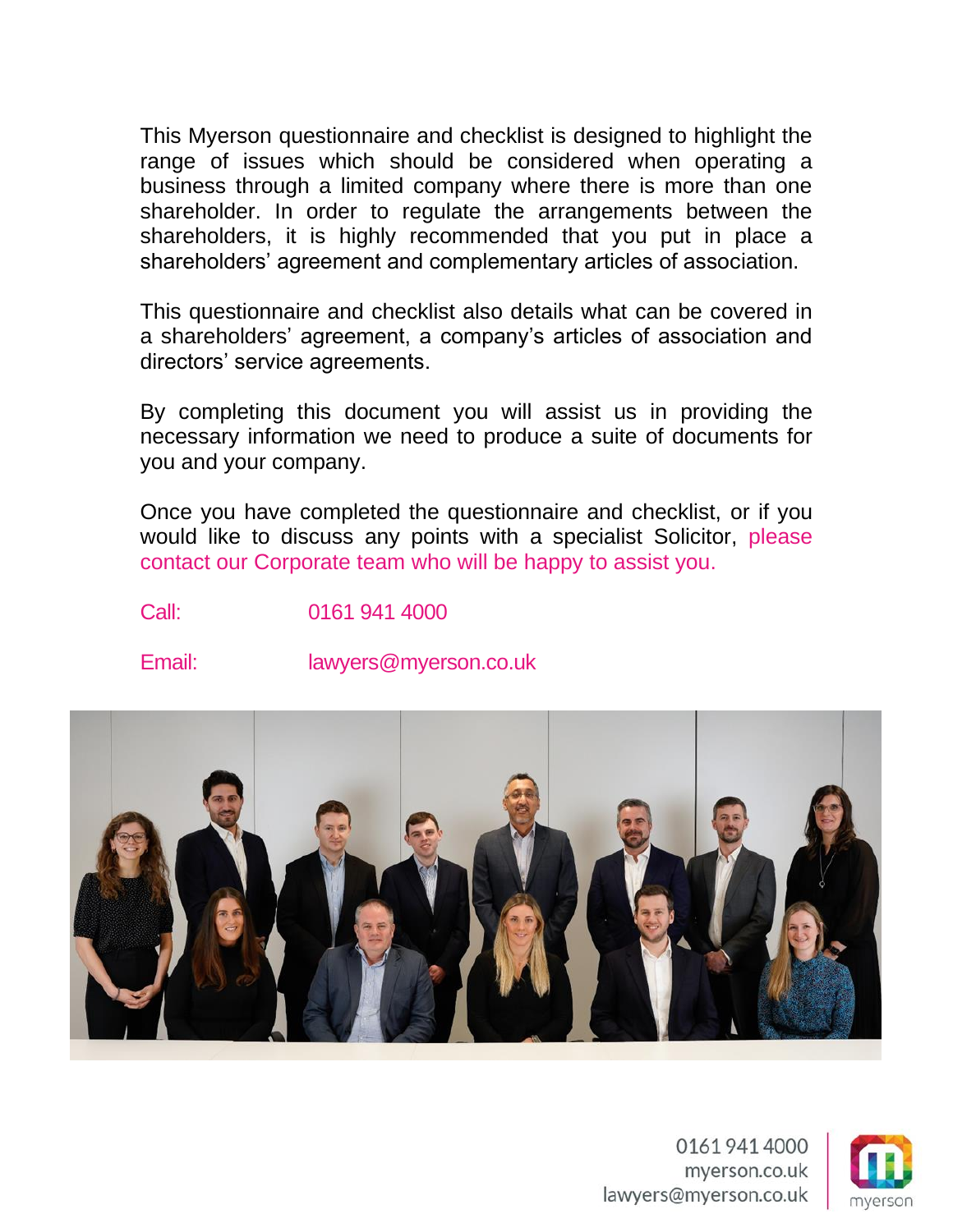#### **A. INFORMATION ABOUT THE COMPANY AND THE SHAREHOLDERS**

1. Please provide the names and addresses of the proposed Shareholders together with the number (and class) of shares already held by each of them (if any) and details of the number (and class) of shares which are proposed to be allotted and issued to each of them.

You may wish to have different classes of shares for Shareholders if you would like each Shareholder, or class of Shareholders, to have different rights with regards to voting, receiving dividends and/or rights to capital.

(Please use the continuation sheet at the back of this document if you need to give any further information, or would like to appoint more directors or Shareholder than there are spaces below.)

### **Shareholder 1** Name: ………………………………………………………………………………………………………………….. Address:……………………………………………………………………………………………………….............. …………………………………………………………………………………………………………………............. Number and class of shares already held: ……………………………………………………………….............. Number and class of shares to be allotted: ………………………………………………………………………... Rights and restrictions attaching to the shares, i.e. voting, dividend and capital rights: ..……………………. **Shareholder 2** Name: ………………………………………………………………………………………………………………….. Address:………………………………………………………………………………………………………………... …………………………………………………………………………………………………………………………... Number and class of shares already held: ……………………………………………………………….............. Number and class of shares to be allotted: ………………………………………………………………………... Rights and restrictions attaching to the shares, i.e. voting, dividend and capital rights: ..…………………….  $\mathcal{L}^{(n)}$  . The contract of the contract of the contract of the contract of the contract of the contract of the contract of the contract of the contract of the contract of the contract of the contract of the contract o

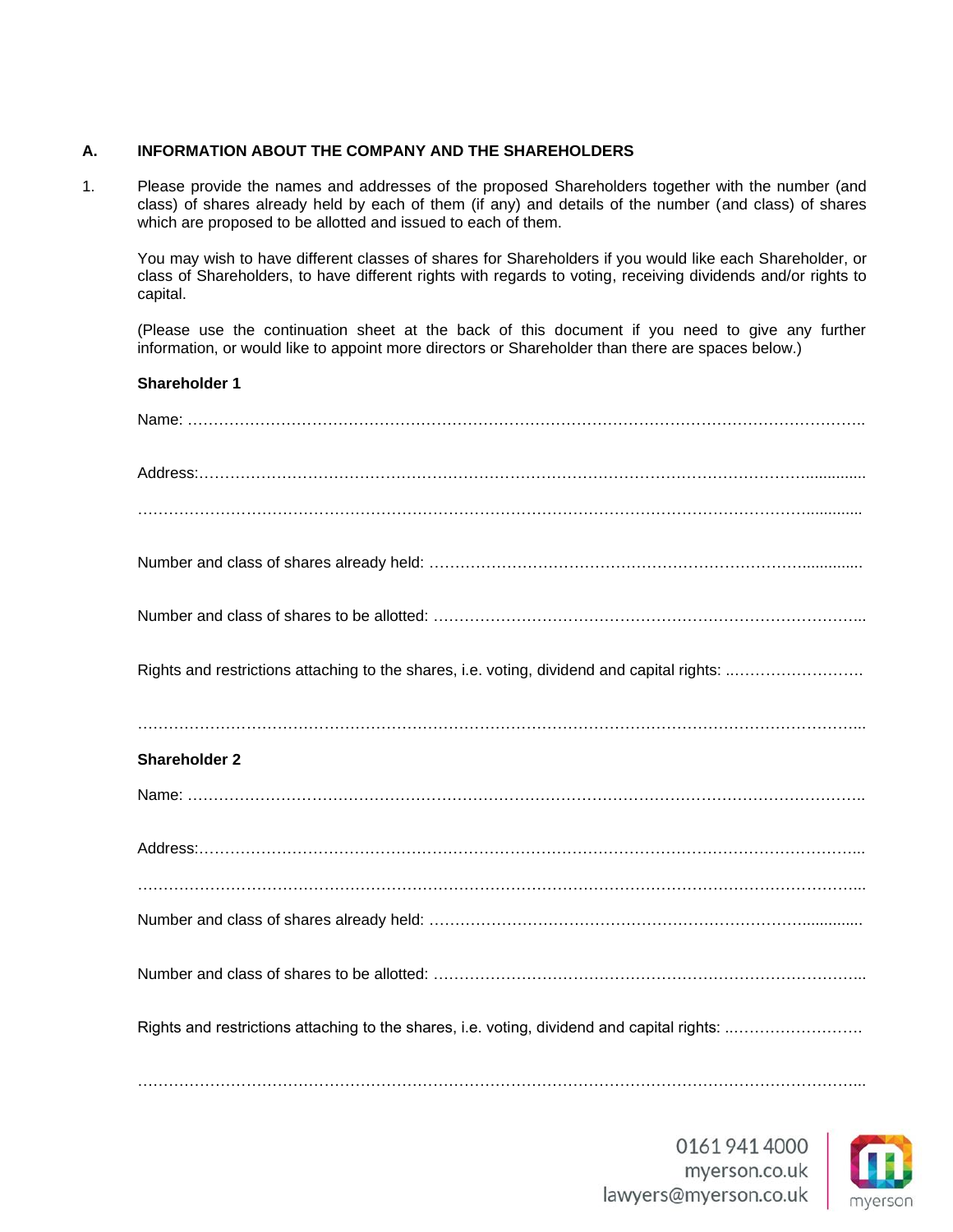| <b>Shareholder 3</b>                                                                                                         |
|------------------------------------------------------------------------------------------------------------------------------|
|                                                                                                                              |
|                                                                                                                              |
|                                                                                                                              |
|                                                                                                                              |
|                                                                                                                              |
| Rights and restrictions attaching to the shares, i.e. voting, dividend and capital rights:                                   |
|                                                                                                                              |
| What is the business of the Company to be? Please give a description.                                                        |
|                                                                                                                              |
|                                                                                                                              |
| Who is/are to be Director(s) of the Company and the Company Secretary?                                                       |
| Please note that under the Companies Act 2006 you do not need to have a Company Secretary if you do<br>not wish to have one. |
| <b>Director 1</b>                                                                                                            |
|                                                                                                                              |
|                                                                                                                              |
|                                                                                                                              |
|                                                                                                                              |
|                                                                                                                              |

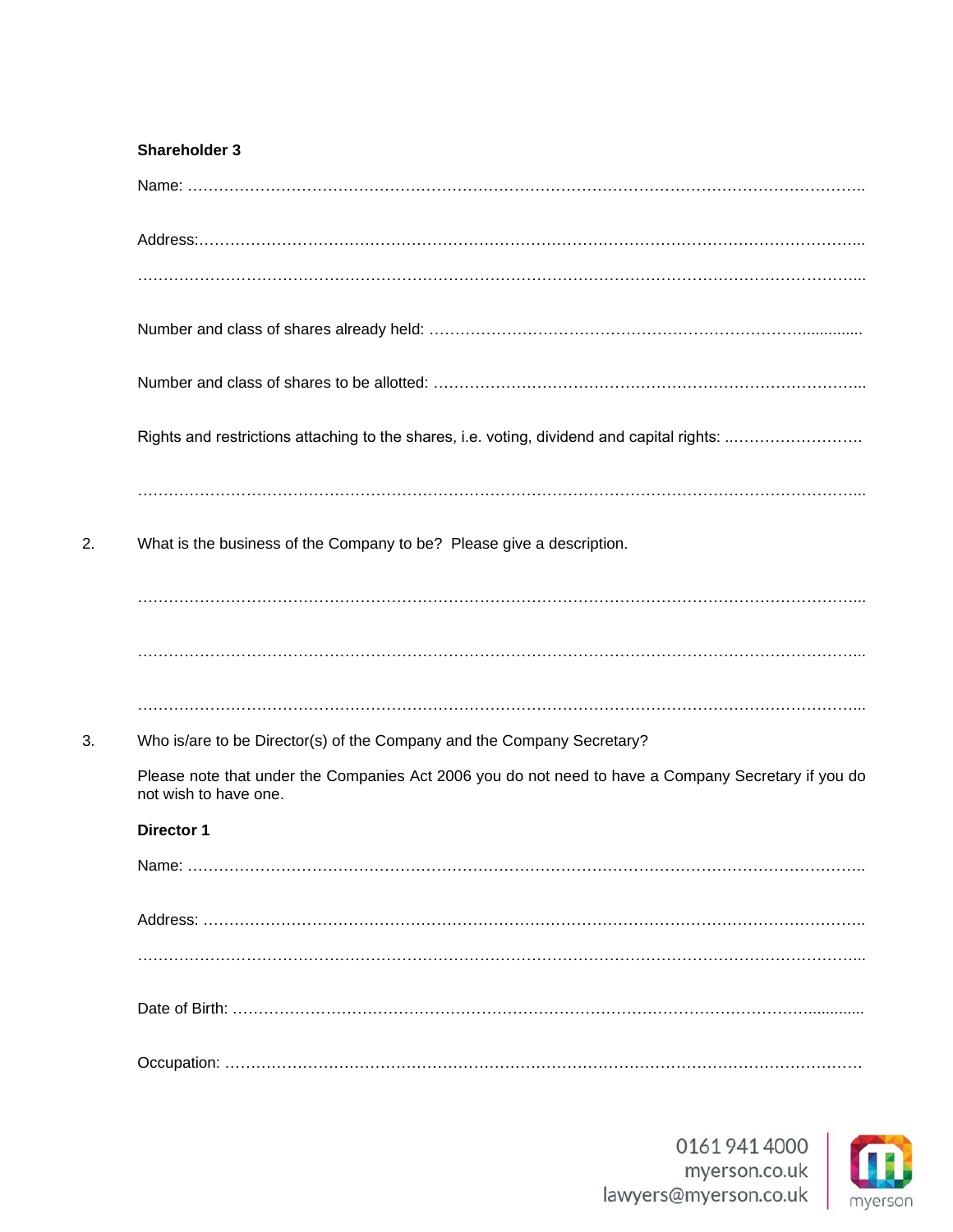|    | Director 2       |                                                                                                          |            |               |        |
|----|------------------|----------------------------------------------------------------------------------------------------------|------------|---------------|--------|
|    |                  |                                                                                                          |            |               |        |
|    |                  |                                                                                                          |            |               |        |
|    |                  |                                                                                                          |            |               |        |
|    |                  |                                                                                                          |            |               |        |
|    |                  |                                                                                                          |            |               |        |
|    |                  |                                                                                                          |            |               |        |
|    |                  | <b>Director 3 / Secretary</b>                                                                            |            |               |        |
|    |                  |                                                                                                          |            |               |        |
|    |                  |                                                                                                          |            |               |        |
|    |                  |                                                                                                          |            |               |        |
|    |                  |                                                                                                          |            |               |        |
|    |                  |                                                                                                          |            |               |        |
|    |                  |                                                                                                          |            |               |        |
| В. | <b>DIRECTORS</b> |                                                                                                          |            |               |        |
| 1. |                  | Should each Shareholder be entitled to appoint and remove one Director to represent<br>him on the Board? | Yes ∐      | No.<br>$\Box$ |        |
| 2. | director:        | Should a majority of Shareholders be able to remove a Shareholder Director as a                          |            |               |        |
|    | (a)              | in all circumstances                                                                                     | Yes $\Box$ | No            | $\Box$ |
|    | (b)              | in limited circumstances (i.e. gross misconduct or material breach of the<br>Shareholders' Agreement)    | Yes $\Box$ | No.           | $\Box$ |

Please specify limited circumstances:

**B**.

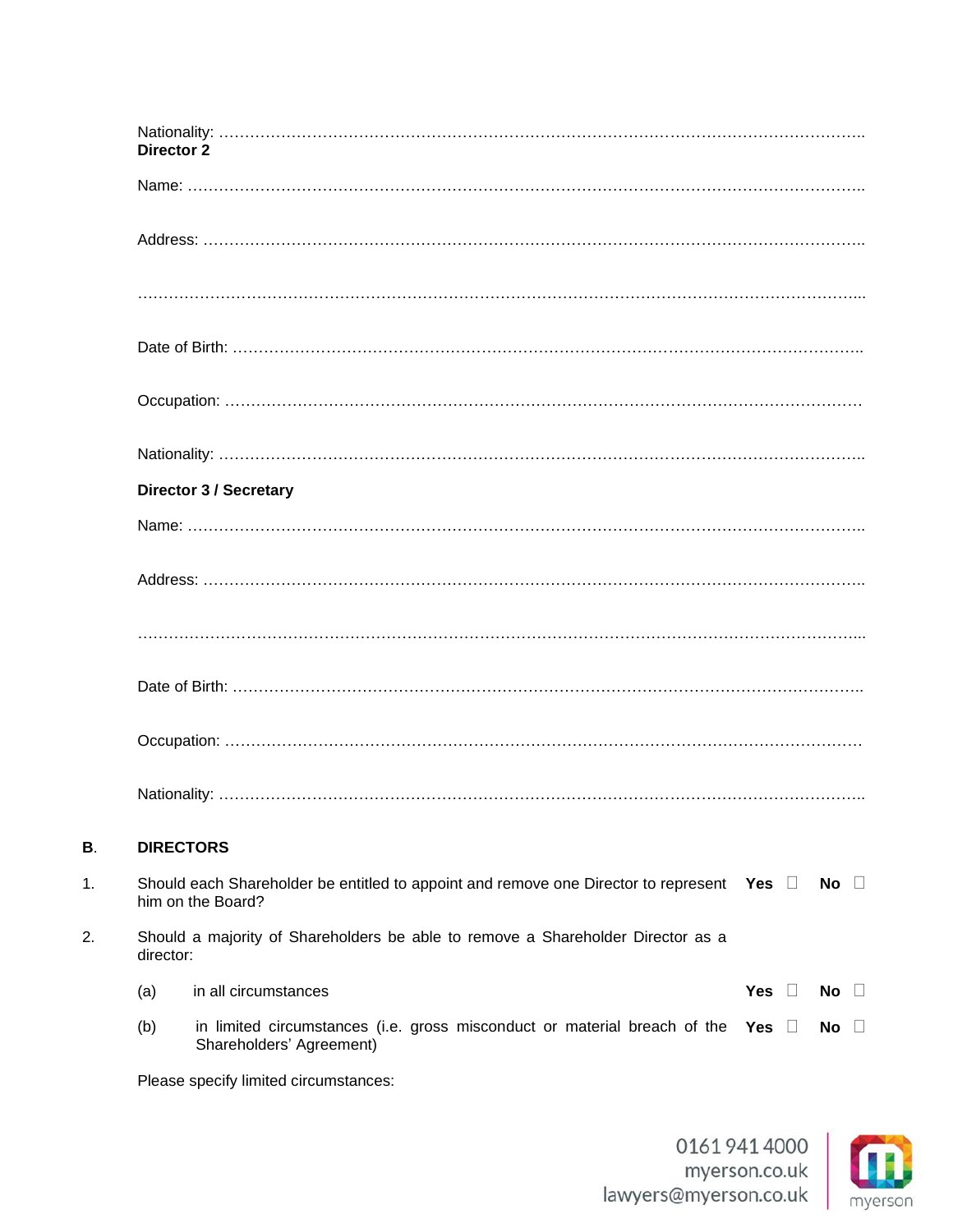…………………………………………………………………………………......................................................... 3. Should each Director's responsibilities be set out in a service agreement/agreement Yes  $\Box$  No  $\Box$ for service?

A service agreement or agreement for services is recommended in order to regulate the relationship between the Company and each Director.

Please refer to the Director's Service Contract Section at the end of this Questionnaire and Checklist to provide contract details.

4. Should any of the Director/Shareholders have protected employment provisions applicable to them, whereby they cannot be removed as Directors/employees of the Company unless holders of a majority of the shares remove them:

|    | (a) | in all circumstances                                                                                                | <b>Yes</b> |           |  |
|----|-----|---------------------------------------------------------------------------------------------------------------------|------------|-----------|--|
|    | (b) | in limited circumstances (i.e. gross misconduct or material breach of the Yes $\square$<br>Shareholders' Agreement) |            | No $\Box$ |  |
|    |     | Please specify limited circumstances:                                                                               |            |           |  |
|    |     |                                                                                                                     |            |           |  |
|    |     |                                                                                                                     |            |           |  |
|    |     |                                                                                                                     |            |           |  |
|    |     |                                                                                                                     |            |           |  |
| 5. |     | Should there be a Chairperson of the Board of Directors?                                                            | Yes.       | NΩ        |  |
|    |     |                                                                                                                     |            |           |  |

If so, should he/she have a casting vote?

If there is an even number of directors, or there are two Director Shareholders (with one being a majority and the other a minority Shareholder), having a Chairperson with a casting vote will either remove a deadlock at board level, or enable the majority Shareholder to have influence over the decision.

Remember: the Shareholders' Agreement will contain a list of decisions which require the consent of the Shareholders (or a percentage of them), so the Director's powers will be limited by the extra layer of protection that the Shareholders' Agreement provides (see section G below).

6. What will be the minimum number of directors required in order for a directors meeting (and an adjourned directors meeting) to take place and validly transact business?

If there are only 2 directors, it is likely to be 2. If you have "Founding Shareholders" (for example these may be majority Shareholders) you may wish to stipulate that the "Founders" or a certain number of them) must be present. This allows some control over meetings. You may also provide that if, at the first meeting a quorum is not present, then the adjourned meeting may require a lesser number of Shareholders so that meetings are not frustrated.

…………………………………………………………………………………………………................................... …………………………………………………………………………………………………...................................





**Yes**  $\Box$  **No**  $\Box$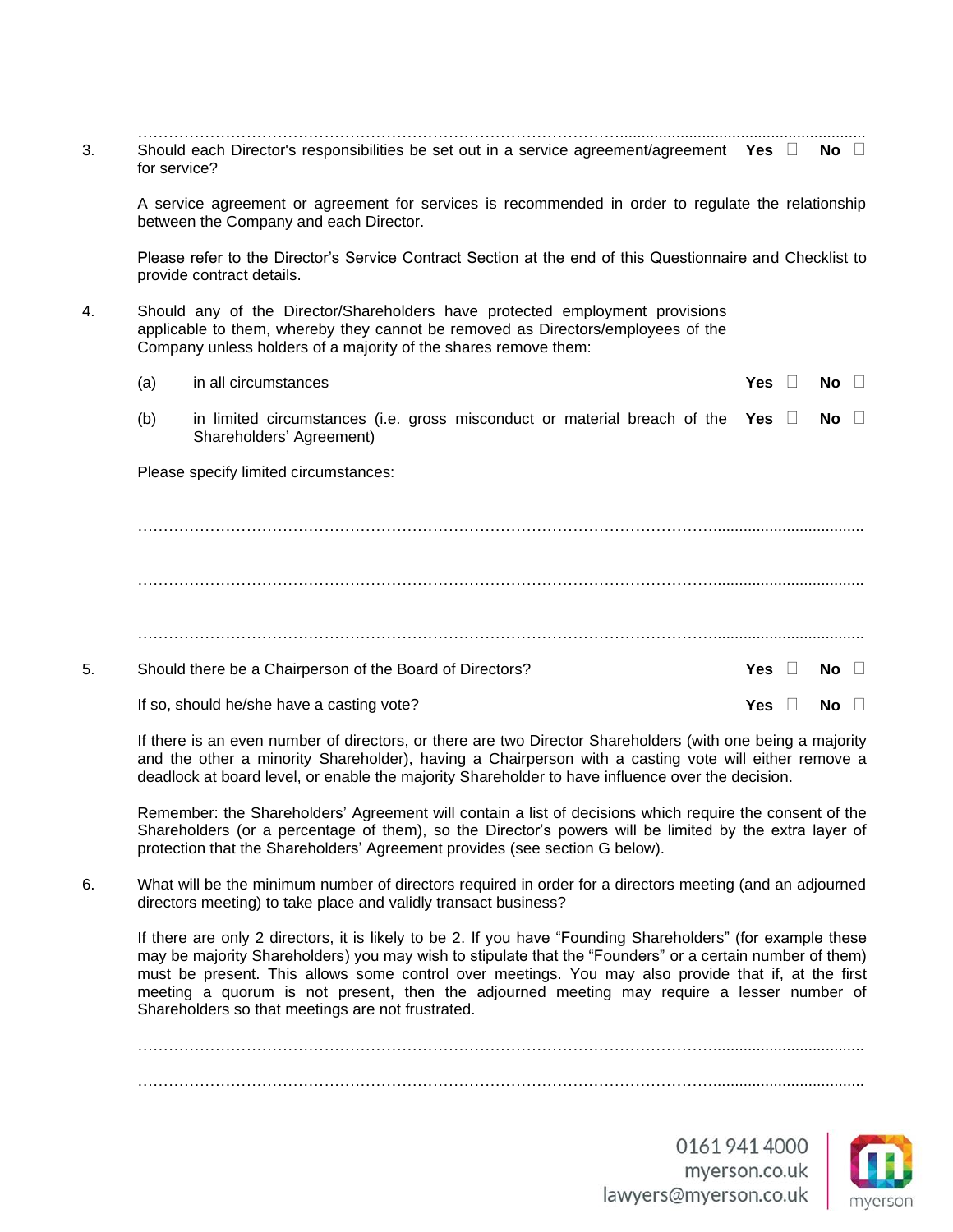|                                                                                                                                                                                                                                                                                                                                                                                                                                                                                                                                                                                                                                                                                                                                                                                                                                                                                                                                                                                                                                                                                                                                                                                                                                                                                                                                                                     | How often should directors' meetings take place? At least every 3 months? |       |                                          |            |         |                 |         |  |  |  |
|---------------------------------------------------------------------------------------------------------------------------------------------------------------------------------------------------------------------------------------------------------------------------------------------------------------------------------------------------------------------------------------------------------------------------------------------------------------------------------------------------------------------------------------------------------------------------------------------------------------------------------------------------------------------------------------------------------------------------------------------------------------------------------------------------------------------------------------------------------------------------------------------------------------------------------------------------------------------------------------------------------------------------------------------------------------------------------------------------------------------------------------------------------------------------------------------------------------------------------------------------------------------------------------------------------------------------------------------------------------------|---------------------------------------------------------------------------|-------|------------------------------------------|------------|---------|-----------------|---------|--|--|--|
| C.                                                                                                                                                                                                                                                                                                                                                                                                                                                                                                                                                                                                                                                                                                                                                                                                                                                                                                                                                                                                                                                                                                                                                                                                                                                                                                                                                                  |                                                                           |       |                                          |            |         |                 |         |  |  |  |
|                                                                                                                                                                                                                                                                                                                                                                                                                                                                                                                                                                                                                                                                                                                                                                                                                                                                                                                                                                                                                                                                                                                                                                                                                                                                                                                                                                     |                                                                           |       |                                          |            |         | $No \quad \Box$ |         |  |  |  |
|                                                                                                                                                                                                                                                                                                                                                                                                                                                                                                                                                                                                                                                                                                                                                                                                                                                                                                                                                                                                                                                                                                                                                                                                                                                                                                                                                                     |                                                                           |       |                                          |            |         |                 |         |  |  |  |
| D.                                                                                                                                                                                                                                                                                                                                                                                                                                                                                                                                                                                                                                                                                                                                                                                                                                                                                                                                                                                                                                                                                                                                                                                                                                                                                                                                                                  |                                                                           |       |                                          |            |         |                 |         |  |  |  |
| 1.                                                                                                                                                                                                                                                                                                                                                                                                                                                                                                                                                                                                                                                                                                                                                                                                                                                                                                                                                                                                                                                                                                                                                                                                                                                                                                                                                                  |                                                                           |       |                                          |            |         | No $\Box$       |         |  |  |  |
| 2.                                                                                                                                                                                                                                                                                                                                                                                                                                                                                                                                                                                                                                                                                                                                                                                                                                                                                                                                                                                                                                                                                                                                                                                                                                                                                                                                                                  |                                                                           |       |                                          |            |         | No              | $\Box$  |  |  |  |
|                                                                                                                                                                                                                                                                                                                                                                                                                                                                                                                                                                                                                                                                                                                                                                                                                                                                                                                                                                                                                                                                                                                                                                                                                                                                                                                                                                     |                                                                           |       |                                          |            |         |                 |         |  |  |  |
| 3.                                                                                                                                                                                                                                                                                                                                                                                                                                                                                                                                                                                                                                                                                                                                                                                                                                                                                                                                                                                                                                                                                                                                                                                                                                                                                                                                                                  |                                                                           |       |                                          |            |         |                 |         |  |  |  |
|                                                                                                                                                                                                                                                                                                                                                                                                                                                                                                                                                                                                                                                                                                                                                                                                                                                                                                                                                                                                                                                                                                                                                                                                                                                                                                                                                                     | (a)                                                                       |       |                                          | <b>Yes</b> | $\Box$  | No $\square$    |         |  |  |  |
|                                                                                                                                                                                                                                                                                                                                                                                                                                                                                                                                                                                                                                                                                                                                                                                                                                                                                                                                                                                                                                                                                                                                                                                                                                                                                                                                                                     |                                                                           | (i)   | spouses                                  | <b>Yes</b> | $\Box$  | No              | $\Box$  |  |  |  |
|                                                                                                                                                                                                                                                                                                                                                                                                                                                                                                                                                                                                                                                                                                                                                                                                                                                                                                                                                                                                                                                                                                                                                                                                                                                                                                                                                                     |                                                                           | (ii)  | co-habitees                              | <b>Yes</b> | $\Box$  | No              | $\Box$  |  |  |  |
|                                                                                                                                                                                                                                                                                                                                                                                                                                                                                                                                                                                                                                                                                                                                                                                                                                                                                                                                                                                                                                                                                                                                                                                                                                                                                                                                                                     |                                                                           | (iii) | children                                 | <b>Yes</b> | $\Box$  | No              | $\perp$ |  |  |  |
|                                                                                                                                                                                                                                                                                                                                                                                                                                                                                                                                                                                                                                                                                                                                                                                                                                                                                                                                                                                                                                                                                                                                                                                                                                                                                                                                                                     |                                                                           | (iv)  | parents and other relatives              | Yes        | $\Box$  | No              | $\Box$  |  |  |  |
|                                                                                                                                                                                                                                                                                                                                                                                                                                                                                                                                                                                                                                                                                                                                                                                                                                                                                                                                                                                                                                                                                                                                                                                                                                                                                                                                                                     |                                                                           | (v)   | other third parties                      | <b>Yes</b> | $\perp$ | <b>No</b>       | $\Box$  |  |  |  |
|                                                                                                                                                                                                                                                                                                                                                                                                                                                                                                                                                                                                                                                                                                                                                                                                                                                                                                                                                                                                                                                                                                                                                                                                                                                                                                                                                                     |                                                                           |       |                                          |            |         |                 |         |  |  |  |
|                                                                                                                                                                                                                                                                                                                                                                                                                                                                                                                                                                                                                                                                                                                                                                                                                                                                                                                                                                                                                                                                                                                                                                                                                                                                                                                                                                     | (b)                                                                       |       |                                          | Yes        | $\Box$  | No $\square$    |         |  |  |  |
|                                                                                                                                                                                                                                                                                                                                                                                                                                                                                                                                                                                                                                                                                                                                                                                                                                                                                                                                                                                                                                                                                                                                                                                                                                                                                                                                                                     | (c)                                                                       |       |                                          | <b>Yes</b> | $\Box$  | No              | $\Box$  |  |  |  |
|                                                                                                                                                                                                                                                                                                                                                                                                                                                                                                                                                                                                                                                                                                                                                                                                                                                                                                                                                                                                                                                                                                                                                                                                                                                                                                                                                                     | (d)                                                                       |       |                                          | <b>Yes</b> | $\Box$  | No              | $\Box$  |  |  |  |
| <b>ANNUAL BUDGET &amp; BUSINESS PLAN</b><br>Will the Shareholders procure the preparation of a draft budget and business plan<br>Yes $\Box$<br>each year, for approval by the board of Directors/a given percentage of Shareholders<br>of the Company?<br>This would usually be required for start-up businesses by the bank.<br><b>SUCCESSION/TRANSFER OF SHARES</b><br>If a Shareholder wishes to transfer shares, should he/she first have to offer his/her Yes $\Box$<br>shares to the other Shareholders on a pro rata basis?<br>Yes $\square$<br>Should the Company have the option to buy back the shares?<br>Please note that there are tax considerations here: the default tax treatment of the proceeds of sale on a<br>company buyback is income for the recipient unless certain considerations are satisfied.<br>Should a Shareholder be able to (without going through the process of offering<br>his/her shares to the other Shareholders) transfer shares to:<br>family members including:<br>(if so please specify who)<br>family trusts (may be desirable for tax planning purposes)<br>nominees<br>companies controlled by the Shareholders<br>In all cases at any time:<br>whilst the Shareholder continues to work for the Company<br>(aa)<br>Yes<br>$\Box$<br>after the Shareholder no longer works for the Company<br>(bb)<br>Yes<br>$\Box$ |                                                                           |       |                                          |            |         |                 |         |  |  |  |
|                                                                                                                                                                                                                                                                                                                                                                                                                                                                                                                                                                                                                                                                                                                                                                                                                                                                                                                                                                                                                                                                                                                                                                                                                                                                                                                                                                     |                                                                           |       |                                          |            |         | No              | −⊔      |  |  |  |
|                                                                                                                                                                                                                                                                                                                                                                                                                                                                                                                                                                                                                                                                                                                                                                                                                                                                                                                                                                                                                                                                                                                                                                                                                                                                                                                                                                     |                                                                           |       |                                          |            |         | No              | $\Box$  |  |  |  |
|                                                                                                                                                                                                                                                                                                                                                                                                                                                                                                                                                                                                                                                                                                                                                                                                                                                                                                                                                                                                                                                                                                                                                                                                                                                                                                                                                                     | (cc)                                                                      |       | on or after the death of the Shareholder | Yes        | $\Box$  | No $\Box$       |         |  |  |  |

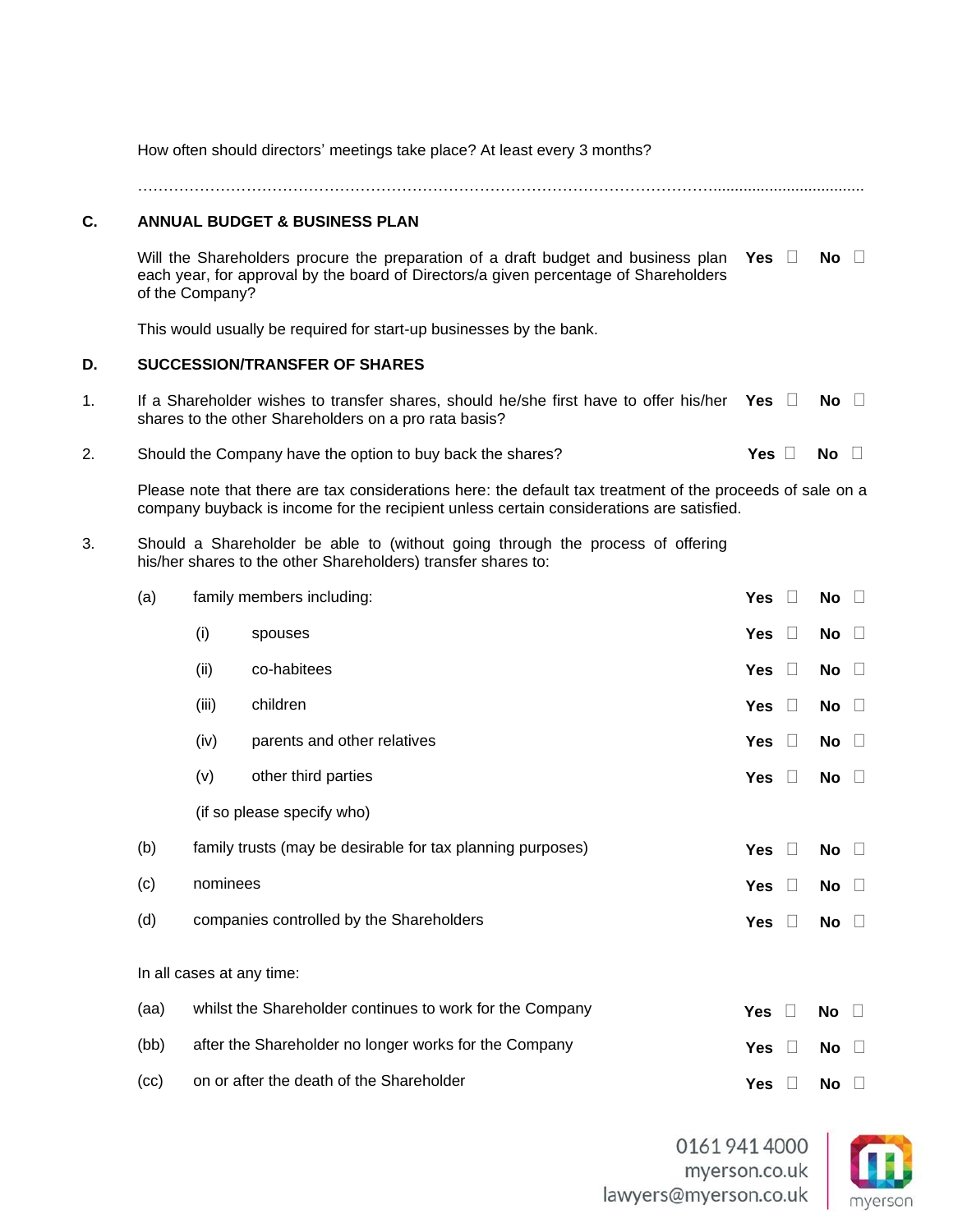4. Should a Shareholder be bound to offer his/her shares for sale to the other Shareholders/the Company upon one of the following events occurring:

| (a) | death                                                                     | Yes           |        | No                      |
|-----|---------------------------------------------------------------------------|---------------|--------|-------------------------|
| (b) | critical illness                                                          | Yes $\square$ |        | $\overline{N}$ o $\Box$ |
| (c) | bankruptcy                                                                | Yes $\Box$    |        | $\overline{N}$ o $\Box$ |
| (d) | resigning as a director or employee of the Company                        | Yes $\Box$    |        | $No$ $\Box$             |
| (e) | breach of the shareholders' agreement/articles/service agreement          | Yes $\Box$    |        | No $\Box$               |
| (f) | dismissal as an employee of the Company                                   | <b>Yes</b>    | $\Box$ | $\overline{N}$ o $\Box$ |
| (g) | removal as a director of the Company                                      | <b>Yes</b>    | $\Box$ | $\overline{N}$ o $\Box$ |
| (h) | retirement (if so, what is the normal age of retirement for the Company?) | Yes $  $      |        | No $\Box$               |
|     |                                                                           |               |        |                         |
|     |                                                                           |               |        |                         |

- In the above cases, the Shareholders' Agreement will contain "Deemed Transfer Provisions". These provisions require that Shareholders who suffer such an event offer their shares for sale.
- 5. Provision can be made in the documentation so that the departing Shareholder's shares are valued on a different basis if he/she were a 'bad leaver', but this would not apply if he/she were a 'good leaver'.

(i) ceasing to be an employee or consultant etc. for any reason whatsoever

For example, a bad leaver could be defined as a Shareholder/Director who has materially breached the terms of the Shareholders' Agreement or his/her service contract. A bad leaver's shares could be valued at 50% or less of their value or the nominal value. Please note good/bad leaver clauses tend to be controversial. Any provision of this nature will need to be considered in detail.

- (a) Should provisions for good leaver/bad leaver be included?  $Yes  $\Box$  No  $\Box$$
- (b) If so, what value should a bad leaver receive?
	- (i) half of the market value;
	- (ii) the nominal value;
	- (iii) the amount paid up on his/her shares; or
	- (iv) other

…………………………………………………………………………………………

…………………………………………………………………………………………



**Yes No**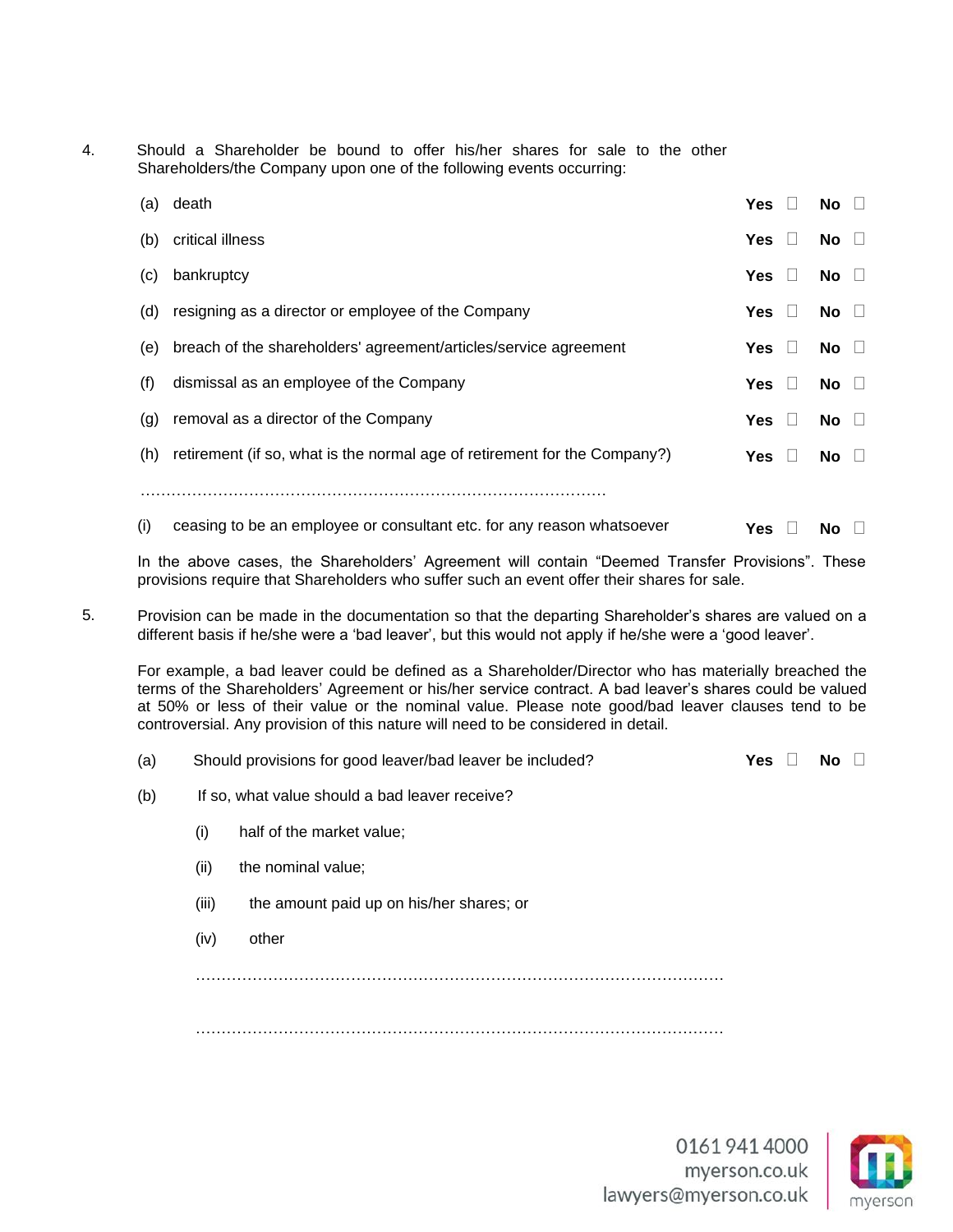(c) If so, which of the events set out in paragraph 3 above should be "good leaver" events (usually these include: death, critical illness, retirement) and which should be "bad leaver" events (usually these include: breach of the Shareholders' Agreement, bankruptcy, dismissal as an employee/Director of the Company). You need to consider what is important to you and your company.

……………………………………………………………………………………….....................................

………………………………………………………………………………………………………………… (d) Should the "good leaver"/"bad leaver" provisions apply to all Shareholders, or to the holders of certain classes of shares only? ……………………………………………………………………………………….....................................

(e) On a sale of shares, if a Shareholder has a minority interest, should the Yes  $\Box$  No  $\Box$ value of the shares be discounted to reflect the minority interest?

Sometimes the value of a shareholding will take account of other factors in addition to the simple market value. A shareholding which only has a right to receive a dividend but does not have a right to vote, may hold a lower value than other shares with full dividend and voting rights.

……………………………………………………………………………………….....................................

- 6. If a Shareholder leaves the business (for whatever reason) in a given time period, it is possible to restrict the value that the Shareholder will receive for their shares. For example: if a Shareholder leaves in under 1 year, they will be classed as a bad leaver. If they leave in under 2 years they will receive 50% of the market value. Please indicate if you would like an early leaver provision, and if so on what terms?
- 7. If a Shareholder sells his/her shareholding and a short time later his/her shares are Yes  $\Box$  No  $\Box$ then sold at a much higher price, should he/she or his/her estate be entitled to some or all of the further proceeds paid for the shares?

Please note that these provisions, called "anti-embarrassment provisions", are complicated as they need to deal with all types of exits – share sale, asset sale, liquidation and a float. Also consider if it includes a partial sale and a change of control (whether through sale or investment).

………………………………………………………………………………….........................................................

8. If a Shareholder is to be bound to offer his/her shares for sale to the other Yes  $\Box$  No  $\Box$ Shareholders/the Company upon, for example, death, should life/critical illness insurance be taken out to be paid to the surviving Shareholders/the Company for the purposes of buying out the deceased Shareholder?

This insurance ensures that the surviving Shareholders/ the Company can afford to pay (what is usually) the market value for the shares of the deceased. This is done through a cross option between Shareholders. Please note that there are tax considerations here, depending on who pays for the policy, whether it is held on trust and if Company as the other shareholder(s) is/are the recipient.

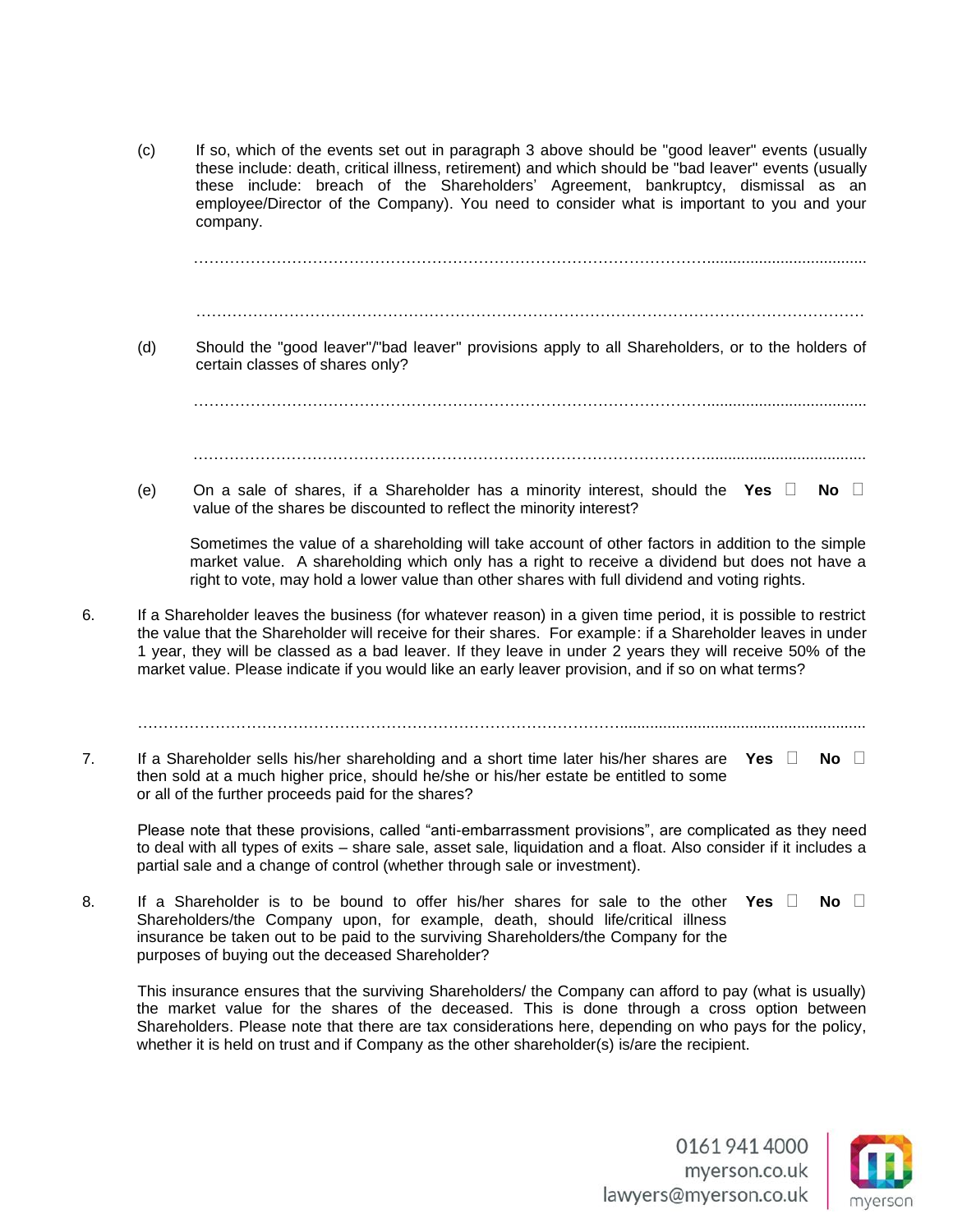#### **E. SALE OF THE COMPANY OR ITS BUSINESS OR A FLOTATION OF THE COMPANY**

1. Who decides when, and for how much, the Company, or its business, is to be sold or floated? This could be decided by the Shareholders holding a certain percentage of the shares of the Company, or it may require consent from the Founding Shareholders? It could be included in the list of approvals required in section G below.

……………………………………………………………………………................................................................ ……………………………………………………………………………................................................................ 2. Who negotiates a sale or float? (A specific individual, or even a group of individuals, such as the Founding Shareholders may be nominated.)

……………………………………………………………………………................................................................

3. Should the following clauses be included in the shareholders' agreement and articles of association:

#### 3.1 **Drag Along Clause Yes No**

This enables the holders of a requisite percentage of the issued shares (the "Sellers") who wish to sell or float the Company to agree to a sale or a flotation and then to force any dissenting Shareholders to sell or offer their shares on a flotation at the same price per share as will be received by the Sellers. In effect, the dissenting Shareholders are "dragged along" upon a sale or a flotation.

Please specify the % you require ……………………………………………………………………….

#### 3.2 **Tag Along Clause Yes No**

This enables the holders of any shares to require that, in the event that a sale of a "Controlling Interest" of the Company has been agreed (this is usually 50% or more of the issued voting shares of the Company) then no sale of those shares shall be completed until an offer has been made by the proposed purchaser of such shares, to purchase all of the shares of the Company at the same price per share. In effect, all Shareholders can choose to "tag along".

Please specify the % you require ……………………………………………………………………….

#### **F. DIVIDEND/RETENTION OF PROFITS POLICY**

1. How is the dividend policy to be operated over the next few years? (For example: you may wish to retain all of the profit within the business for the first few years to help fund growth.)

……………………………………………………………………………................................................................

#### ……………………………………………………………………………................................................................

2. Is a defined proportion of profits to be distributed and a defined proportion of profits retained for use as working capital?

……………………………………………………………………………...............................................................





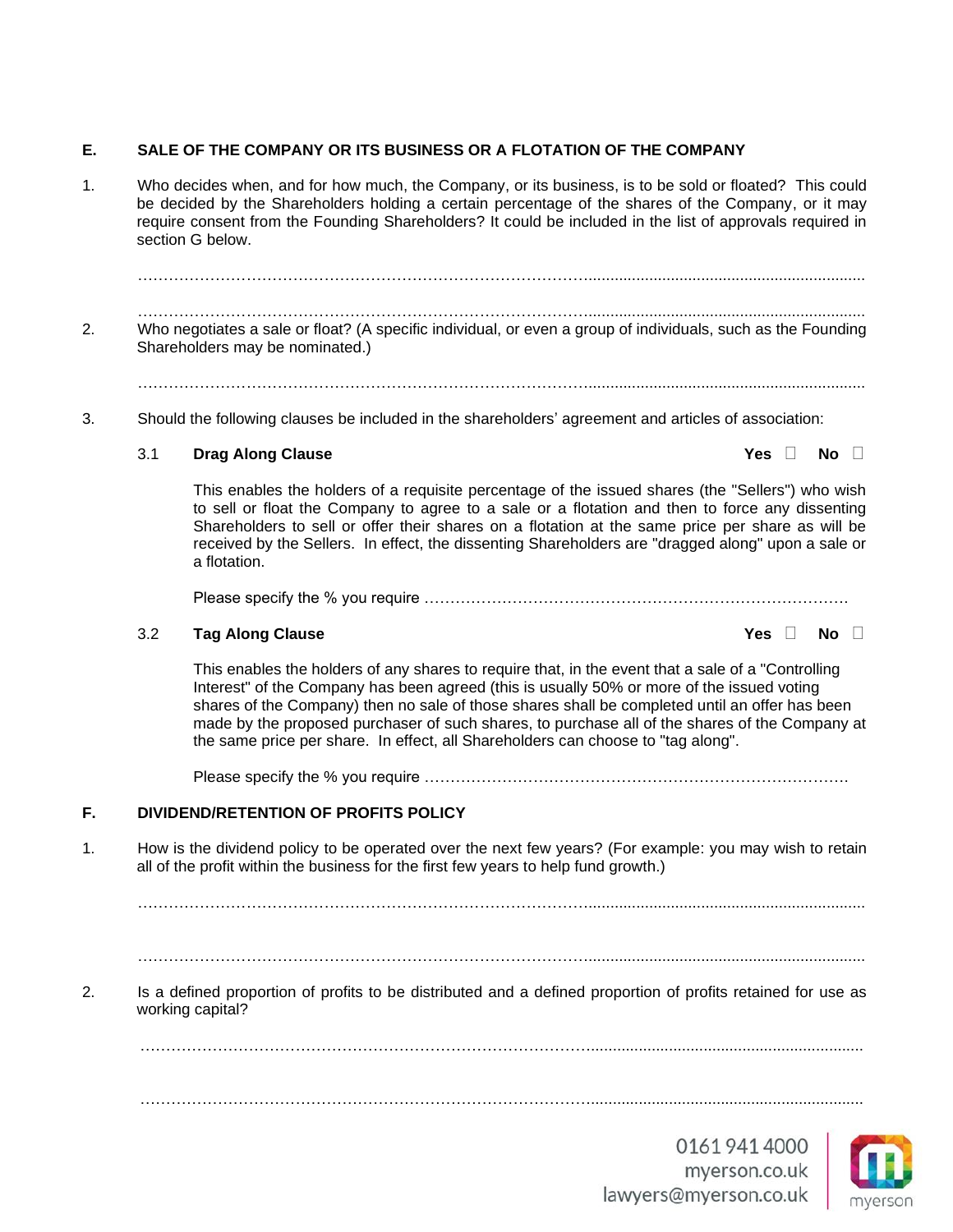3. Is there to be a discretionary dividend clause to allow for the payment of dividends only on certain classes of shares at the discretion of the Directors/Shareholders?

……………………………………………………………………………................................................................ ……………………………………………………………………………................................................................

#### **G. RESTRICTED TRANSACTIONS**

1. Should certain transactions, the most important transactions, (such as those set out in point 2 below) require the consent of:

|   | (a) | a majority of Shareholders                                                                             | <b>Yes</b> | $\Box$ | <b>No</b> | $\Box$  |
|---|-----|--------------------------------------------------------------------------------------------------------|------------|--------|-----------|---------|
|   | (b) | two thirds of Shareholders                                                                             | <b>Yes</b> | $\Box$ | No        | $\Box$  |
|   | (c) | seventy five percent of Shareholders                                                                   | <b>Yes</b> | $\Box$ | No        | $\Box$  |
|   | (d) | all Shareholders                                                                                       | <b>Yes</b> | $\Box$ | No        | $\Box$  |
|   | (e) |                                                                                                        | Yes        | $\Box$ | No        | $\Box$  |
| 2 |     | Which of the following actions of the Company / Directors are to require Shareholder consent?          |            |        |           |         |
|   |     | (a) issue of new shares                                                                                | <b>Yes</b> | $\Box$ | No        | $\Box$  |
|   |     | (b) introduction of new Shareholders                                                                   | <b>Yes</b> | $\Box$ | No        | $\Box$  |
|   |     | (c) alterations to share capital                                                                       | <b>Yes</b> | $\Box$ | <b>No</b> | $\Box$  |
|   |     | (d) purchase of company's own shares                                                                   | <b>Yes</b> | $\Box$ | No        | $\Box$  |
|   |     | (e) change in the nature of the company's business or commencement of a new<br>business by the company | Yes        | $\Box$ | <b>No</b> | $\Box$  |
|   | (f) | expansion into a new geographical area                                                                 | <b>Yes</b> | $\Box$ | No        | $\Box$  |
|   |     | (g) signing of major contracts                                                                         | <b>Yes</b> | $\Box$ | <b>No</b> | $\Box$  |
|   |     | (h) substantial sale of assets or disposal of business by the company                                  | <b>Yes</b> | $\Box$ | No        | $\Box$  |
|   | (i) | amalgamation or merger                                                                                 | <b>Yes</b> | $\Box$ | No        | $\Box$  |
|   | (j) | formation, acquisition and disposal of subsidiaries                                                    | Yes        | $\Box$ | No        | $\Box$  |
|   | (k) | charging assets of the company                                                                         | <b>Yes</b> | $\Box$ | <b>No</b> | $\Box$  |
|   | (1) | borrowings in excess of limit                                                                          | <b>Yes</b> | $\Box$ | <b>No</b> | $\perp$ |
|   |     | (m) capital expenditure in excess of limit                                                             | Yes        | $\Box$ | No        | $\Box$  |
|   |     |                                                                                                        |            |        |           |         |

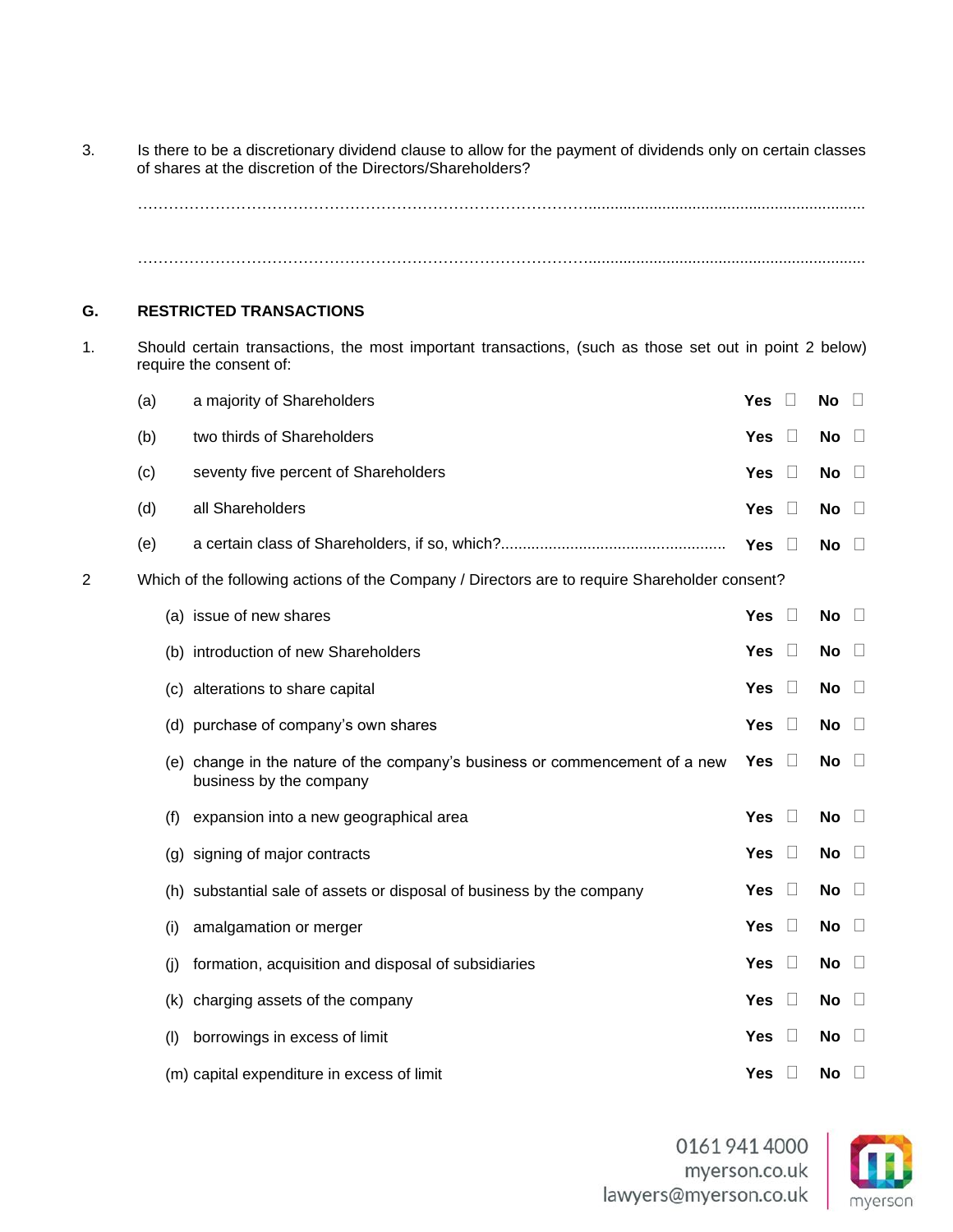|    | (n) lending or giving security or financial accommodation                                                                           | <b>Yes</b><br>Л<br>No<br>$\perp$     |
|----|-------------------------------------------------------------------------------------------------------------------------------------|--------------------------------------|
|    | (o) appointment and dismissal of directors/employees/agents                                                                         | <b>Yes</b><br>$\Box$<br>No<br>$\Box$ |
|    | (p) directors and other employees remuneration                                                                                      | <b>Yes</b><br>$\Box$<br>No<br>$\Box$ |
|    | (q) acquisition and/or disposal of property                                                                                         | $\Box$<br>Yes<br>No<br>$\Box$        |
|    | factoring and/or assignment of debts<br>(r)                                                                                         | $\Box$<br><b>Yes</b><br>No<br>$\Box$ |
|    | alterations to memorandum and articles<br>(s)                                                                                       | $\Box$<br>Yes<br>No<br>$\Box$        |
|    | alterations to company's status as private company<br>(t)                                                                           | $\Box$<br><b>Yes</b><br>No<br>$\Box$ |
|    | (u) winding up                                                                                                                      | $\Box$<br><b>Yes</b><br>No<br>$\Box$ |
|    | (v) distributions by the company                                                                                                    | $\Box$<br><b>Yes</b><br>No<br>$\Box$ |
|    | (w) legal action (except trade debt recovery) in the name of the company                                                            | <b>Yes</b><br>Ц<br>No<br>$\Box$      |
|    | (x) alteration to bank mandate                                                                                                      | Yes<br>$\Box$<br>No<br>$\Box$        |
|    | (y) transactions with connected persons                                                                                             | $\Box$<br><b>Yes</b><br>No<br>$\Box$ |
|    | (z) Please note that this is not a comprehensive list.                                                                              | <b>Yes</b><br>$\Box$<br>No<br>$\Box$ |
| Η. | FUNDING PROCEDURE FOR RAISING EQUITY CAPITAL/ DEBT FINANCE                                                                          |                                      |
| 1. | How is the Company currently funded?                                                                                                |                                      |
|    |                                                                                                                                     |                                      |
|    |                                                                                                                                     |                                      |
| 2. | Are Shareholders to introduce any new funding?                                                                                      | Yes $\square$<br><b>No</b><br>$\Box$ |
|    | If yes, will this take the form of equity funding (subscription for shares) or the making of<br>loans/subscriptions for loan stock? |                                      |
|    |                                                                                                                                     |                                      |
|    |                                                                                                                                     |                                      |
|    |                                                                                                                                     |                                      |

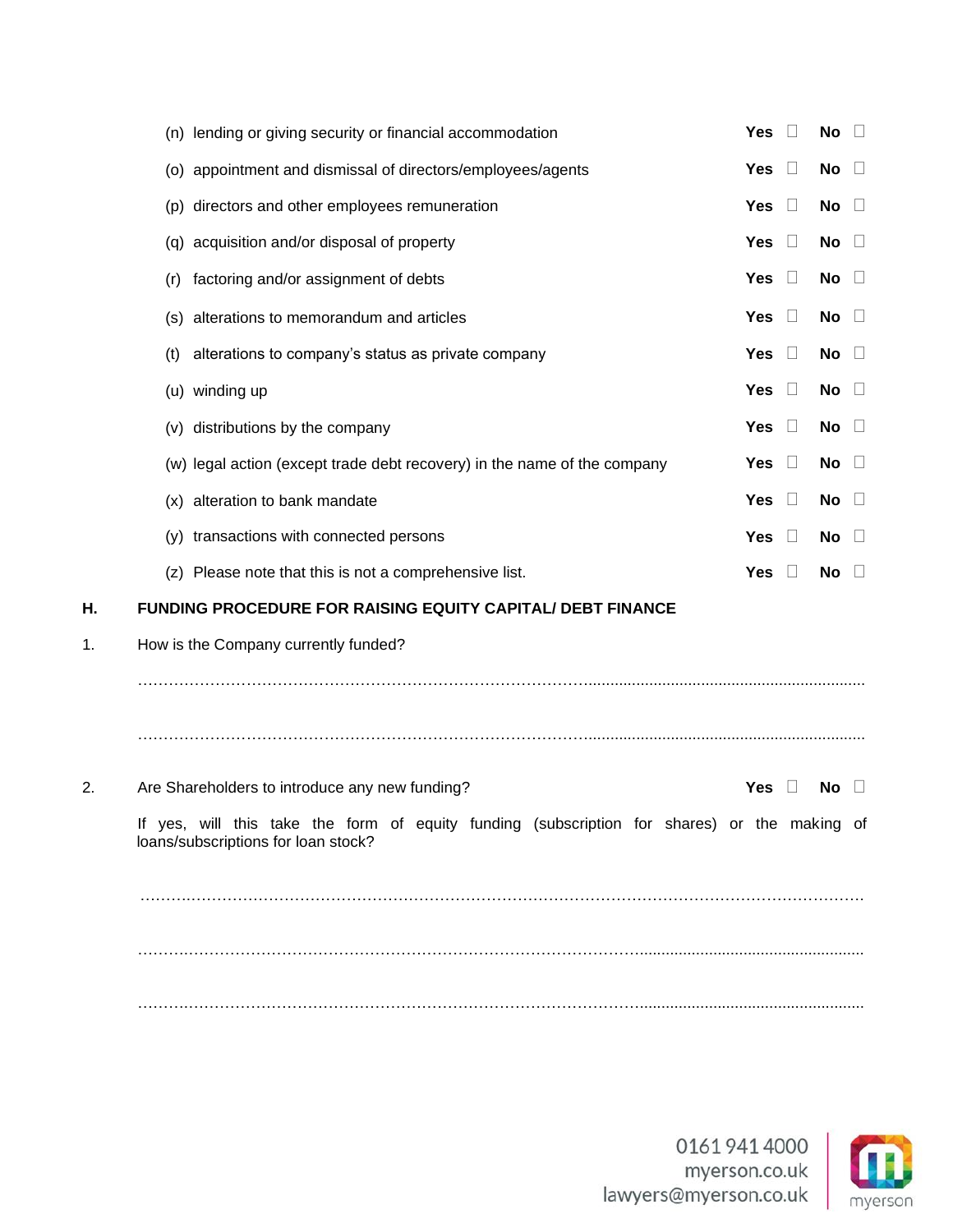3. Consider the procedure to be employed to raise further equity finance in the future including Venture Capital Finance (if applicable).

Should existing Shareholders be given the first right of refusal for the introduction of equity finance into the Company?

……………………………………………………………………………................................................................

……………………………………………………………………………................................................................

Some Shareholders may wish to use their own money to fund the business rather than incurring debt with a third party.

- 4. Should Shareholders be required to use their best/reasonable endeavours to raise an Yes  $\Box$  No  $\Box$ amount equivalent to their % shareholding in the Company? (For example: if one Shareholder has a 30% share in the Company, he/she will be required to obtain 30% of the funding the Company needs.) This may be considered too onerous and you may simply rely on pre-emption rights on a new issue of shares.
- 5. Can the Board of Directors decide how, when and how much debt finance should be raised or should the consent of a certain percentage of Shareholders be obtained first above a certain level of debt?

……………………………………………………………………………................................................................

……………………………………………………………………………................................................................

#### **I. RESTRICTIONS**

1. Should each Shareholder and/or Director be subject to restrictive covenants prohibiting him/her from carrying on the following activities:

| (a) | being interested in a competing business:         | <b>Yes</b> | <b>No</b> | $\Box$ |
|-----|---------------------------------------------------|------------|-----------|--------|
| (b) | soliciting the Company's client's/suppliers:      | Yes II     | No II     |        |
| (c) | poaching the Company's staff and other Directors: | Yes II     | No $\Box$ |        |
| (d) | using the Company name:                           | Yes.       | <b>No</b> |        |

Please note, for non-competition covenants to be enforceable they must protect legitimate business interests only, they must also be limited in geographical scope, duration and be confined to the nature of the business in question.

2. If so, for how long and over what area should these restrictions operate? e.g. for 1 year within the following postcodes SK, M, WA.

………………………………………………………………………………………………………………………...…

…………………………………………………………………………………………………………………………...

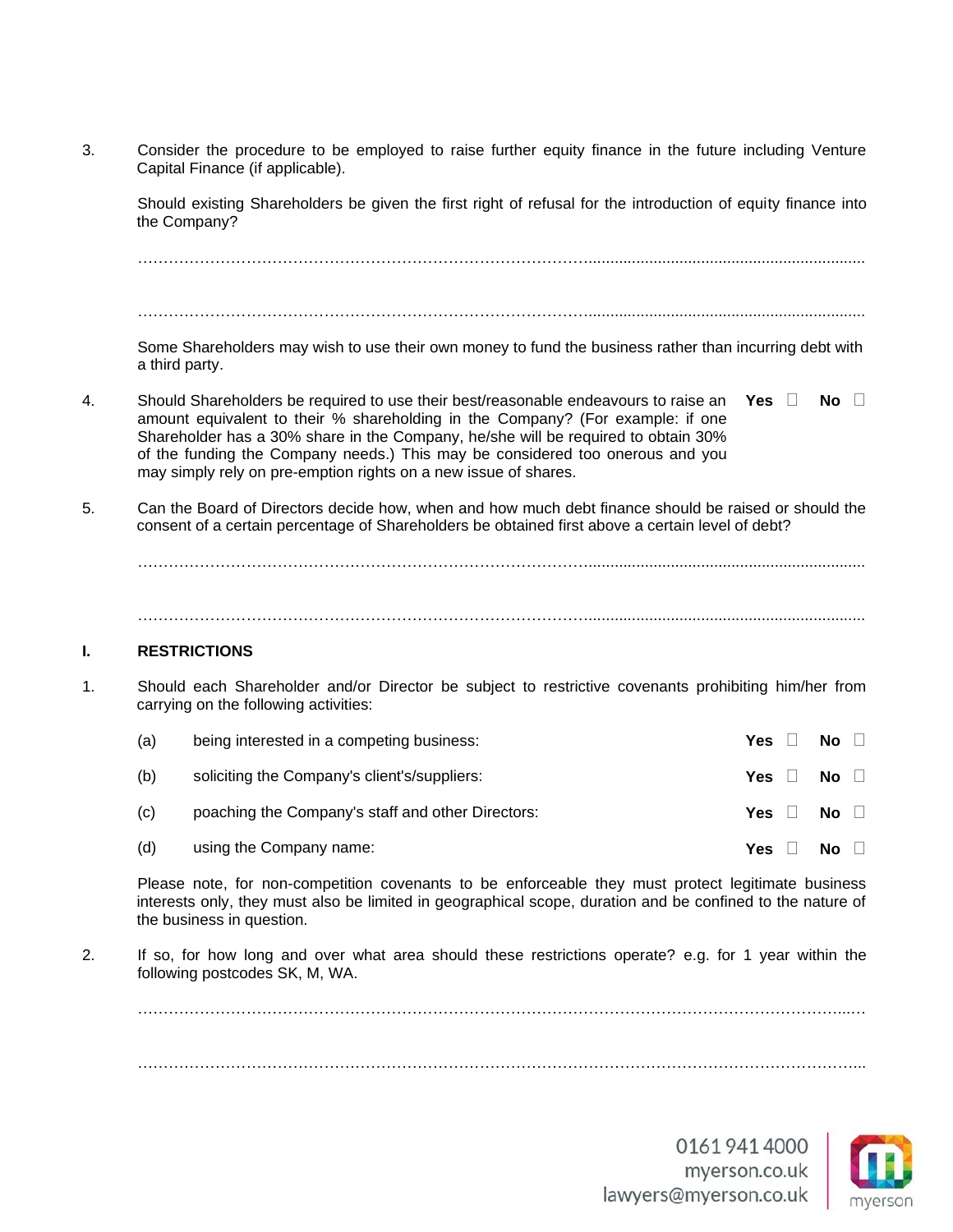#### **J. GUARANTEES**

| $\mathbf 1$ . | Have the existing Shareholders/Directors given any guarantees to secure loans or Yes $\Box$<br>property belonging to the Company.                                                                                                                                                                                                                                                           |         |  | No.                     |  |  |
|---------------|---------------------------------------------------------------------------------------------------------------------------------------------------------------------------------------------------------------------------------------------------------------------------------------------------------------------------------------------------------------------------------------------|---------|--|-------------------------|--|--|
|               | If so please provide details.                                                                                                                                                                                                                                                                                                                                                               |         |  |                         |  |  |
|               |                                                                                                                                                                                                                                                                                                                                                                                             |         |  |                         |  |  |
|               |                                                                                                                                                                                                                                                                                                                                                                                             |         |  |                         |  |  |
| 2.            | Is responsibility under those guarantees going to be shared in the "Shareholders"<br>Proportions"?                                                                                                                                                                                                                                                                                          | Yes l l |  | No II                   |  |  |
|               | For example, a Company may have 2 existing Shareholders, one of whom has given Yes $\Box$<br>a personal guarantee, guaranteeing to pay the Company's rent should the Company<br>fail to do so. Is it intended that all the existing Shareholders will share in the<br>responsibility and liability of the personal guarantee which is equivalent to their %<br>shareholding in the Company? |         |  | $\overline{N}$ o $\Box$ |  |  |
|               | Will the giving of a guarantee require unanimous consent of the Shareholder or a required percentage?                                                                                                                                                                                                                                                                                       |         |  |                         |  |  |

……………………………………………………………………………………..................................................... …………………………………………………………………………………….....................................................

#### **K. DEADLOCK PROVISIONS**

Deadlock provisions are usually only applicable for joint venture arrangements where there are an even number of Directors and/or if the Company is owned on a 50/50 basis (or similar) and are used as a means to resolve fundamental disagreements between the Shareholders.

In the event of there being a deadlock between the Shareholders in relation to any matter (i.e. a majority decision cannot be reached), should this be remedied by:

| (a) | having a cooling off period (a few weeks/months in which nothing can Yes $\square$ No<br>happen);                                                         |            |         |           |  |
|-----|-----------------------------------------------------------------------------------------------------------------------------------------------------------|------------|---------|-----------|--|
| (b) | arbitration (alternative to Court resolution);                                                                                                            | <b>Yes</b> | $\Box$  | No $\Box$ |  |
| (c) | expert determination of the matter in question;                                                                                                           | <b>Yes</b> |         | $No$ $  $ |  |
| (d) | put/call options over shares (forcing one Shareholder to either sell his shares<br>to the other, or to purchase the other Shareholder's shares from him); | <b>Yes</b> | $\perp$ | No.       |  |
| (e) | competitive bids for shares;                                                                                                                              | <b>Yes</b> |         | No.       |  |
| (f) | liquidation / voluntary winding-up of the Company;                                                                                                        | Yes        |         | <b>No</b> |  |

(g) If other, please specify:

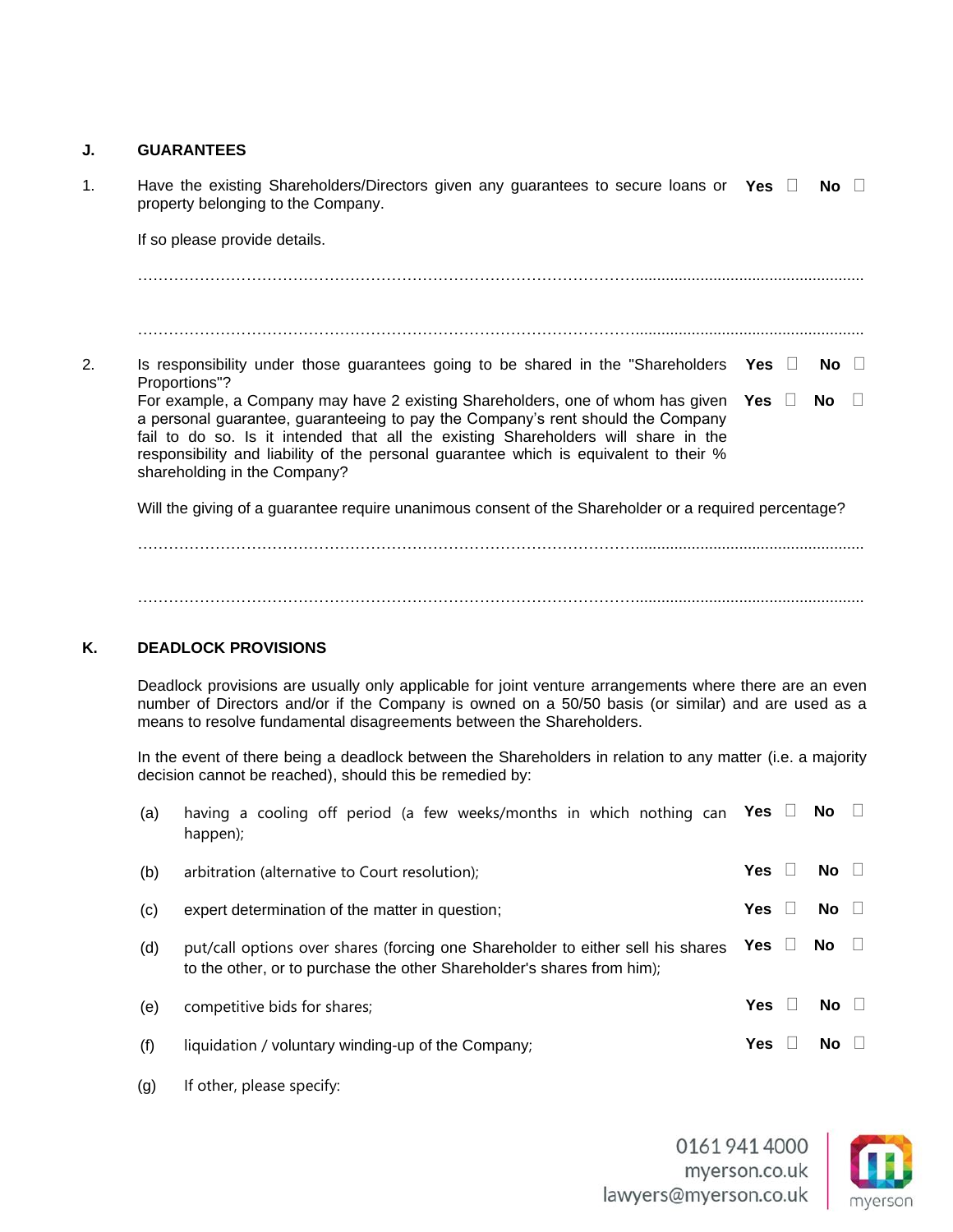| L  | <b>DIRECTOR SERVICE CONTRACT</b>                                                                                                                                                                                                                                                              |
|----|-----------------------------------------------------------------------------------------------------------------------------------------------------------------------------------------------------------------------------------------------------------------------------------------------|
|    | <b>APPOINTMENT AND DURATION</b>                                                                                                                                                                                                                                                               |
| 1. | What is the employee's full name and address?                                                                                                                                                                                                                                                 |
|    |                                                                                                                                                                                                                                                                                               |
| 2. | What is the employee's job title?                                                                                                                                                                                                                                                             |
| 3. | What is the date of commencement of employment?                                                                                                                                                                                                                                               |
| 4. | Is the employment continuous with a previous employment (e.g. by a group company)? If so, when did<br>the continuous employment commence? Please identify the previous employer.                                                                                                              |
|    |                                                                                                                                                                                                                                                                                               |
| 5. | Is the contract for an indefinite period or for a fixed-term? If it is for a fixed term, please specify the length<br>of the term.                                                                                                                                                            |
|    |                                                                                                                                                                                                                                                                                               |
| 6. | What period of notice should be given by the employer and by the employee?<br>This should not be less than the statutory minimum which is one week for every year of service up to a<br>maximum of 12 weeks. In more senior roles it is usual to have 3, 6 or occasionally 12 months' notice. |
|    |                                                                                                                                                                                                                                                                                               |
| 7. | Should a probationary period, which allows for a shorter notice period, be included? If so, how long do you<br>wish the probationary period to be (typically these are 3-6 months but could be longer if required)?                                                                           |
|    |                                                                                                                                                                                                                                                                                               |

………………………………………………………………………………………………………………….

01619414000 myerson.co.uk<br>myerson.co.uk

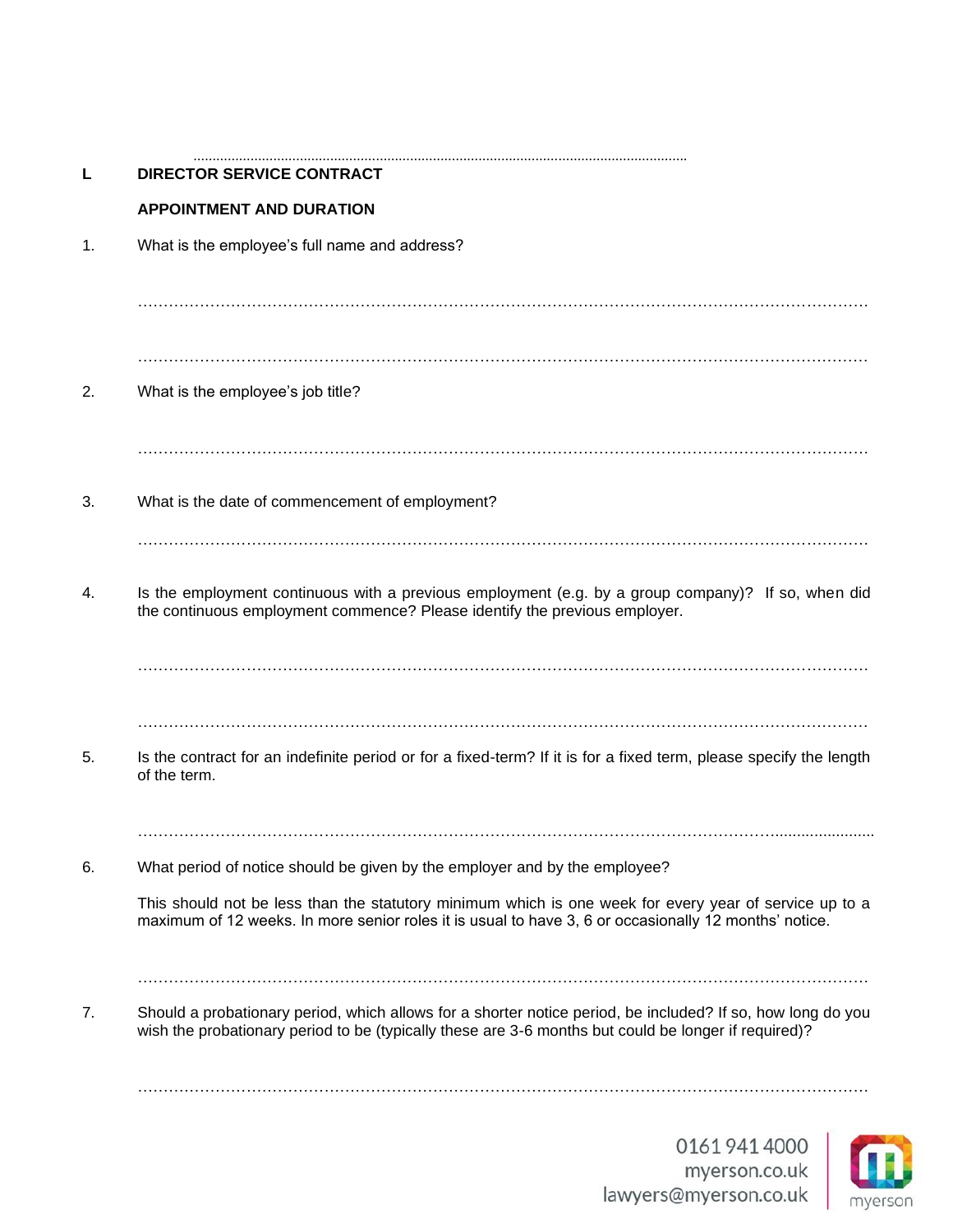#### **DUTIES**

| 8.  | Will the employee be a statutory director of the Company?                                                                                                                | Yes           | No  |           |
|-----|--------------------------------------------------------------------------------------------------------------------------------------------------------------------------|---------------|-----|-----------|
| 9.  | Who will the employee report to?                                                                                                                                         |               |     |           |
| 10. | Does the employee require any specific qualification/registration to carry out their job? If so, what is this,<br>and what is the relevant professional body?            |               |     |           |
|     | <b>REMUNERATION AND BENEFITS</b>                                                                                                                                         |               |     |           |
| 11. | How much salary will the employee receive? When will this be reviewed?                                                                                                   |               |     |           |
| 12. | How will the employee be paid (e.g. monthly in arrears on the last day of the month)?                                                                                    |               |     |           |
| 13. | Will a bonus be provided?                                                                                                                                                | Yes $\square$ | No. | $\Box$    |
|     | If so, please provide details                                                                                                                                            |               |     |           |
| 14. | Will commission be provided?                                                                                                                                             | Yes $\square$ | No. | $\Box$    |
|     | If so, please provide details                                                                                                                                            |               |     |           |
| 15. | Will the employee be offered an opportunity to join an occupational pension scheme, Yes $\Box$<br>or receive an entitlement to contributions to a personal pension plan? |               |     | No $\Box$ |
|     | If so, how much will employer and employee contributions be?                                                                                                             |               |     |           |
| 16. | Is there a contracting out certificate in place (this contracts employees out of the Yes $\Box$                                                                          |               | No  | −⊔        |
|     | 01619414000                                                                                                                                                              |               |     |           |

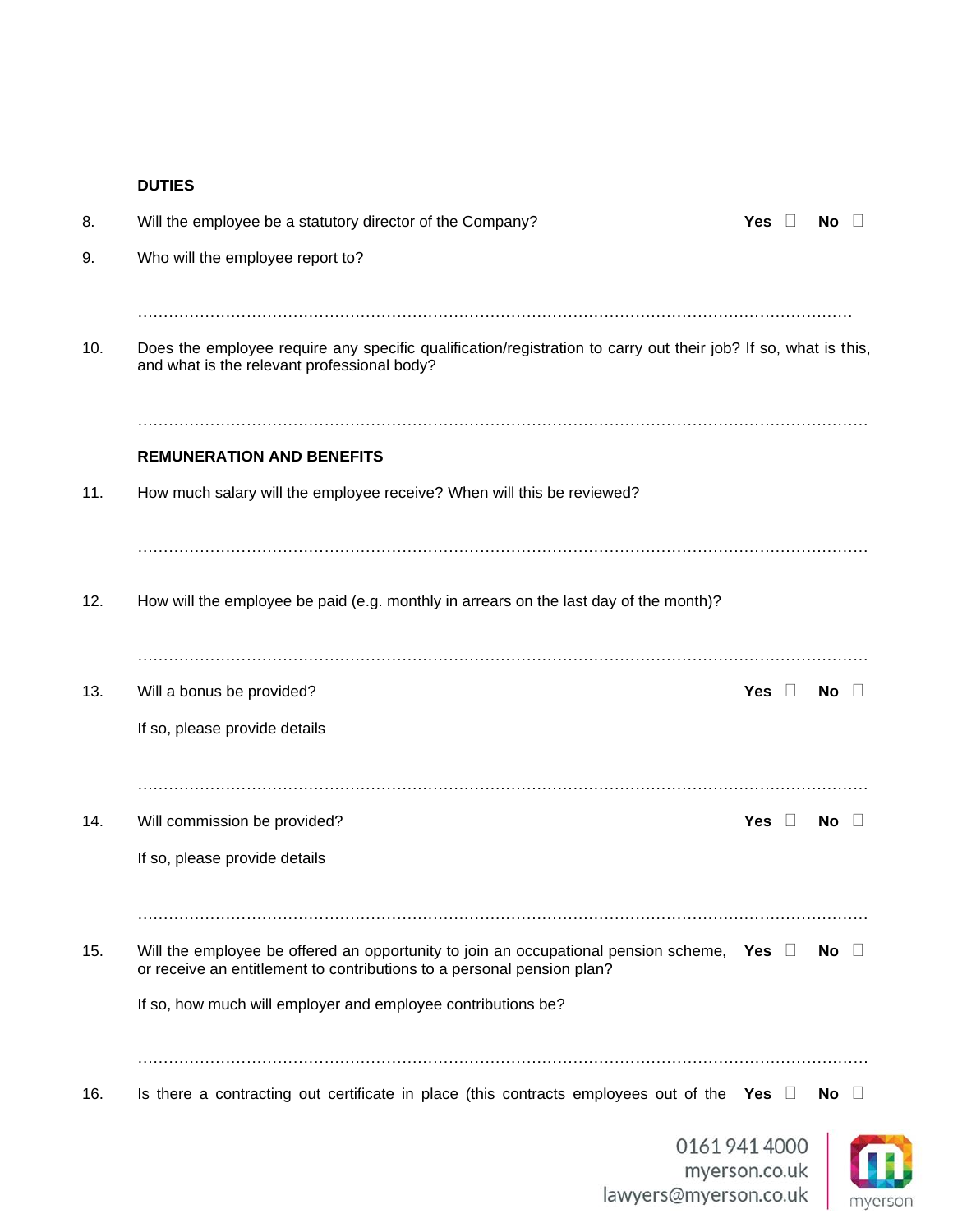State Second Pension, previously SERPS)?

| 17. | Is there a stakeholder pension scheme available?                                                                                                                                                     | Yes $\square$ | No<br>$\Box$ |  |
|-----|------------------------------------------------------------------------------------------------------------------------------------------------------------------------------------------------------|---------------|--------------|--|
| 18. | Will the employee be offered a company car or a car allowance? Is it a condition of employment or<br>retaining a company car that the employee have a valid driving licence?                         |               |              |  |
| 19. | If a company car is being provided, who will bear the cost of insuring taxing, servicing and maintaining and<br>repairing the car? Also, who will bear the cost of private and business use of fuel? |               |              |  |
|     |                                                                                                                                                                                                      |               |              |  |
| 20. | Will private medical and/or permanent health insurance be offered?                                                                                                                                   | Yes $\square$ | No $\square$ |  |
|     | If so, please specify which and provide outline details:                                                                                                                                             |               |              |  |
|     | Will death in service benefit be available?                                                                                                                                                          | Yes $\square$ |              |  |
| 21. | If so, please state the value (e.g. 3 times annual salary):                                                                                                                                          |               | No $\square$ |  |
| 22. | Are there any other benefits?                                                                                                                                                                        |               |              |  |
|     |                                                                                                                                                                                                      |               |              |  |
|     |                                                                                                                                                                                                      |               |              |  |
|     | <b>PLACES OF WORK AND HOURS</b>                                                                                                                                                                      |               |              |  |
| 23. | Where will the employee usually work?                                                                                                                                                                |               |              |  |
| 24. | Will the employee be expected to travel extensively and possibly relocate if required?                                                                                                               |               |              |  |
| 25. | What will the employee's normal working hours be?                                                                                                                                                    |               |              |  |

01619414000 myerson.co.uk<br>lawyers@myerson.co.uk

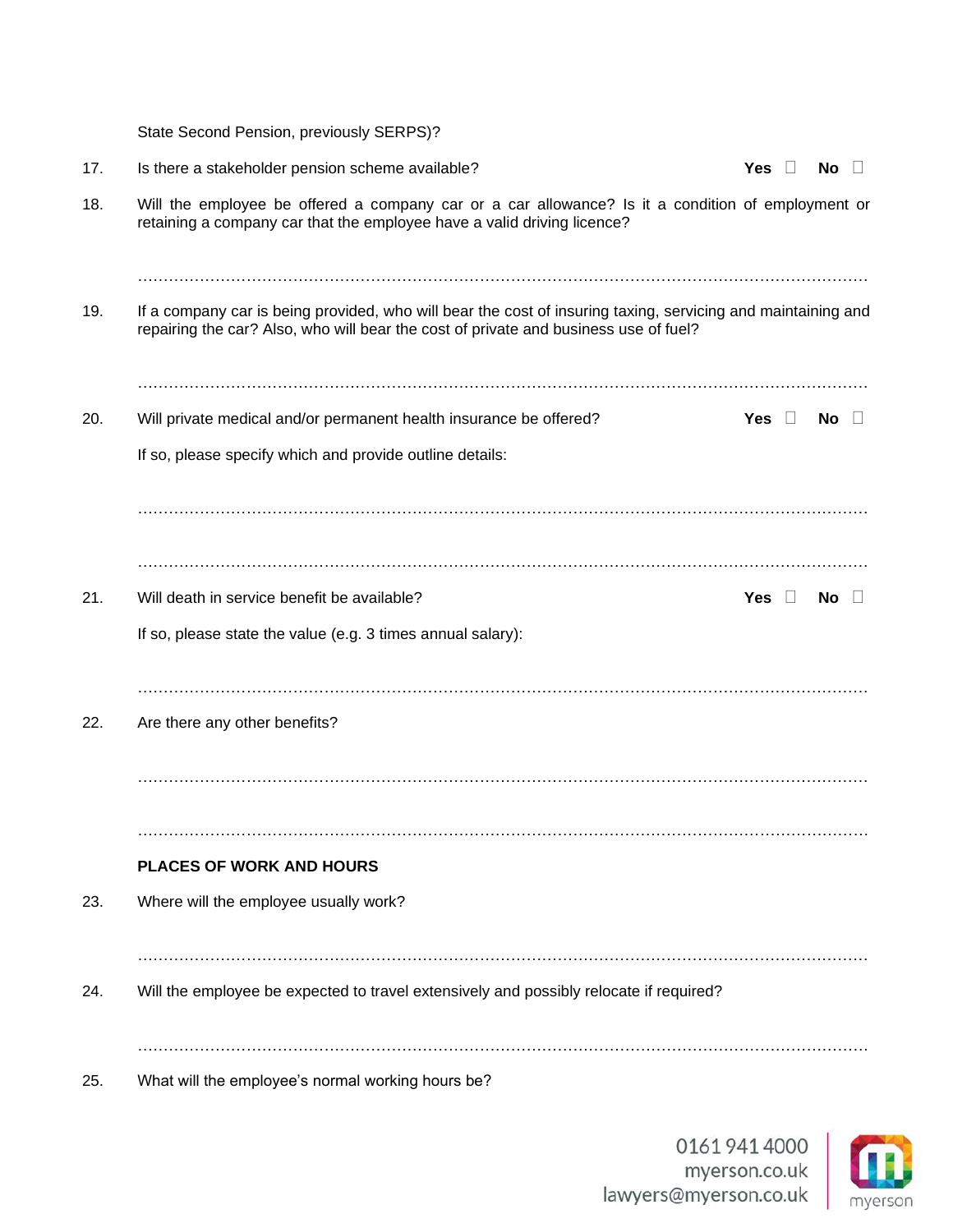| 26. | Do you require the employee to opt out of the Working Time Regulations (that is, to<br>Yes $\square$<br>$No$ $  $<br>agree to work more than 48 hours a week on average)? It may be appropriate to<br>enter into a separate agreement in this regard.<br><b>HOLIDAYS AND SICKNESS</b>           |
|-----|-------------------------------------------------------------------------------------------------------------------------------------------------------------------------------------------------------------------------------------------------------------------------------------------------|
|     |                                                                                                                                                                                                                                                                                                 |
| 27. | When does the Company's holiday year run from and to?                                                                                                                                                                                                                                           |
| 28. | How many days' holiday a year should be given? This should not be less than 28 days in total (inclusive of<br>public and bank holidays).                                                                                                                                                        |
|     |                                                                                                                                                                                                                                                                                                 |
| 29. | Will contractual sick pay be offered in addition to statutory sick pay and, if so, for how long? Please note<br>that there is no obligation to provide contractual sick pay, this is entirely at the Company's discretion.                                                                      |
|     |                                                                                                                                                                                                                                                                                                 |
| 30. | Should the contract include a provision allowing for termination on short notice after a certain length of<br>sickness absence? For example, if the employee is ill for more than 130 days in any period of 12 months,<br>the Company can terminate employment at any time on statutory notice. |
|     |                                                                                                                                                                                                                                                                                                 |
|     | <b>OUTSIDE INTERESTS</b>                                                                                                                                                                                                                                                                        |
| 31. | What outside business interests can the employee have (e.g. an interest in any other business or activity<br>which is not competitive with or similar to that of the Company)?                                                                                                                  |

32. Does the employee have any outside interests that you are currently aware of?

……………………………………………………………………………………………………………………………

#### **CONFIDENTIAL INFORMATION AND TRADE SECRETS**

The definition of confidential information is very important. Any confidential information which is not specified exactly, may not necessarily be protected as a Court could consider the definition too wide to be enforceable. Where a full definition is provided, this gives the Company better prospects of action against the employee if they breach this provision.

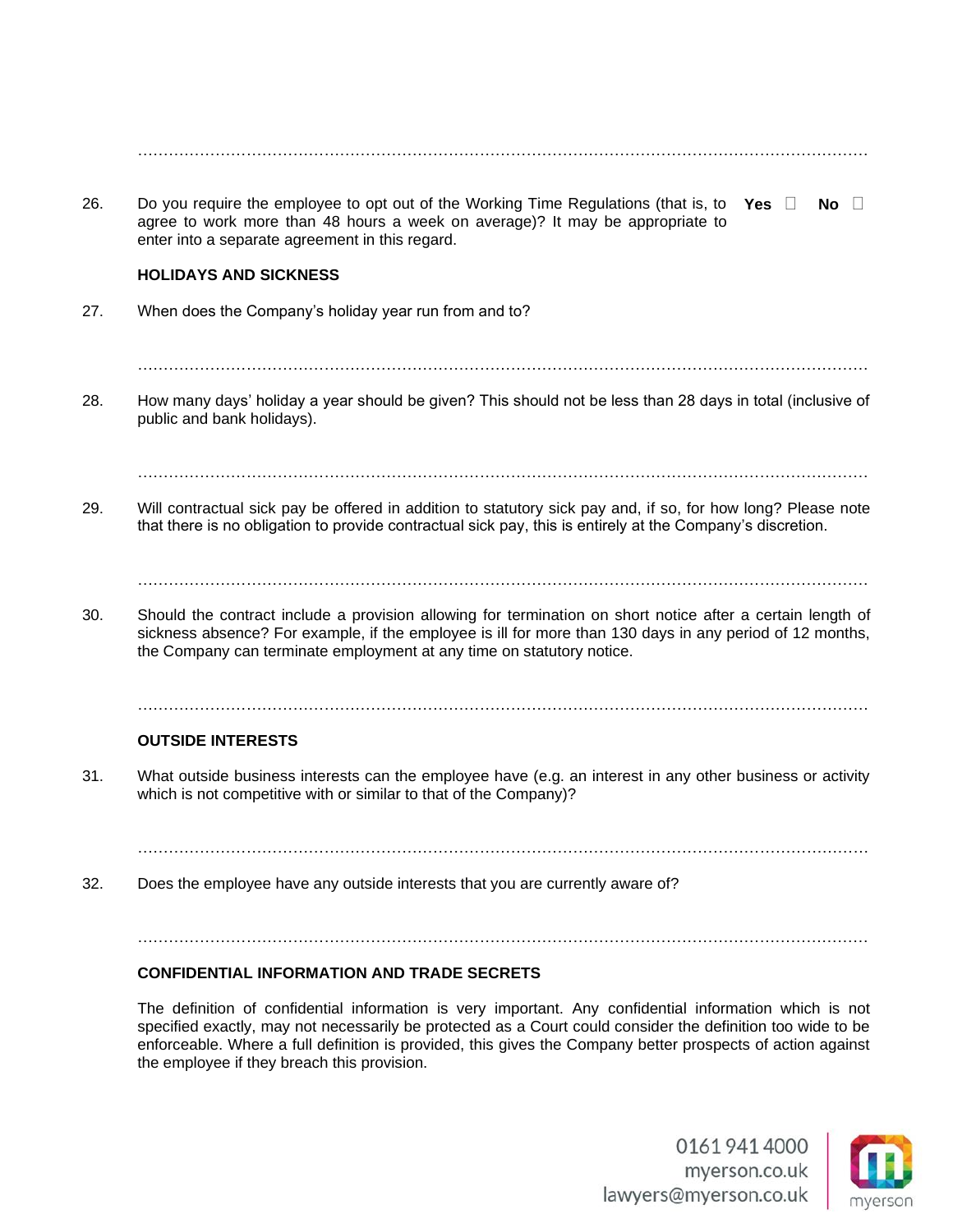33. What does the Company consider constitutes confidential information to which the employee would have access and which would substantially damage the business if disclosed to a third party?

…………………………………………………………………………………………………………………………… ……………………………………………………………………………………………………………………………

#### **POST TERMINATION RESTRICTIONS**

In order to prevent unfair competition from an employee after their employment ends, it is advisable to have restrictions in the employment contract. In order for such restrictions to be enforceable, the Company must have a legitimate business interest to protect, the restraints must be reasonable in time and area and they must be no wider than necessary to protect the Company's business interest. If this is not the case, the Courts will decide that the restrictions are too wide to be enforceable. A consistent approach should be taken in relation to employees holding similar roles/ seniority.

It is important that these post termination restrictions mirror the restrictions in the Shareholders' Agreement.

- 34. Would you consider it appropriate to include restrictive covenants in the employee's Yes  $\Box$  No  $\Box$ contract?
- 35. What type of activities are you particularly concerned to protect against:
	- Being engaged in any business (in a restricted area) which is in competition with Yes  $\Box$  No  $\Box$ the Company? If so, what restricted area would you propose?

If so, what restricted area would you propose?

……………………………………………………………………………………………………………………….

………………………………………………………………………………………………………………………. • Soliciting business from any client or prospective client of the Company? **Yes**  $\Box$  **No**  $\Box$ • Dealing with any client or prospective client of the Company? **Yes No No** 

• Soliciting or employing of other employees? **Yes Yes No I** 

If so, what level or group of employees could damage your business by leaving?

………………………………………………………………………………………………………………….....

**Fig. 2** Interfering with the supply of goods or services to the Company? **Yes Yes**  $\Box$  **No**  $\Box$ 

01619414000 myerson.co.uk lawyers@myerson.co.uk

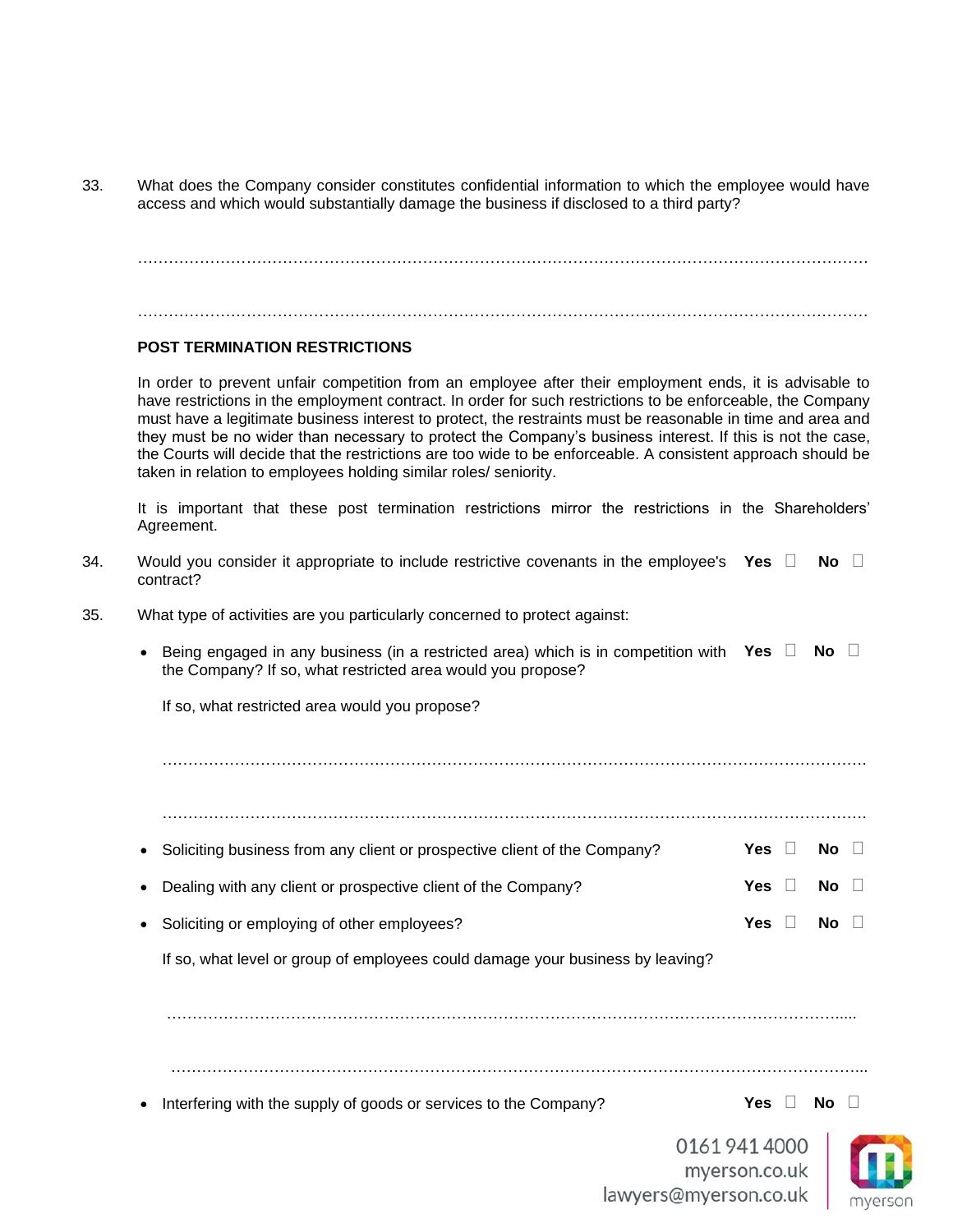#### **PAY IN LIEU OF NOTICE**

36. Would you consider, if the contract was terminated, making a payment in lieu of Yes  $\Box$  No  $\Box$ notice (PILON)? If so, a clause can be included in the contract in order to protect post-termination restrictions. Please note that there are tax consequences in including such a clause.

Please note:

- Our standard Service Agreement is appropriate for employers that are not companies listed on any recognised investment exchange. Please let us know if there is any likelihood of such listing.
- Our standard Service Agreement is drafted exclusively from the perspective of the employer.
- Please provide copies of any policies or procedures which may be relevant.
- Please note any other issues which we should be aware of.

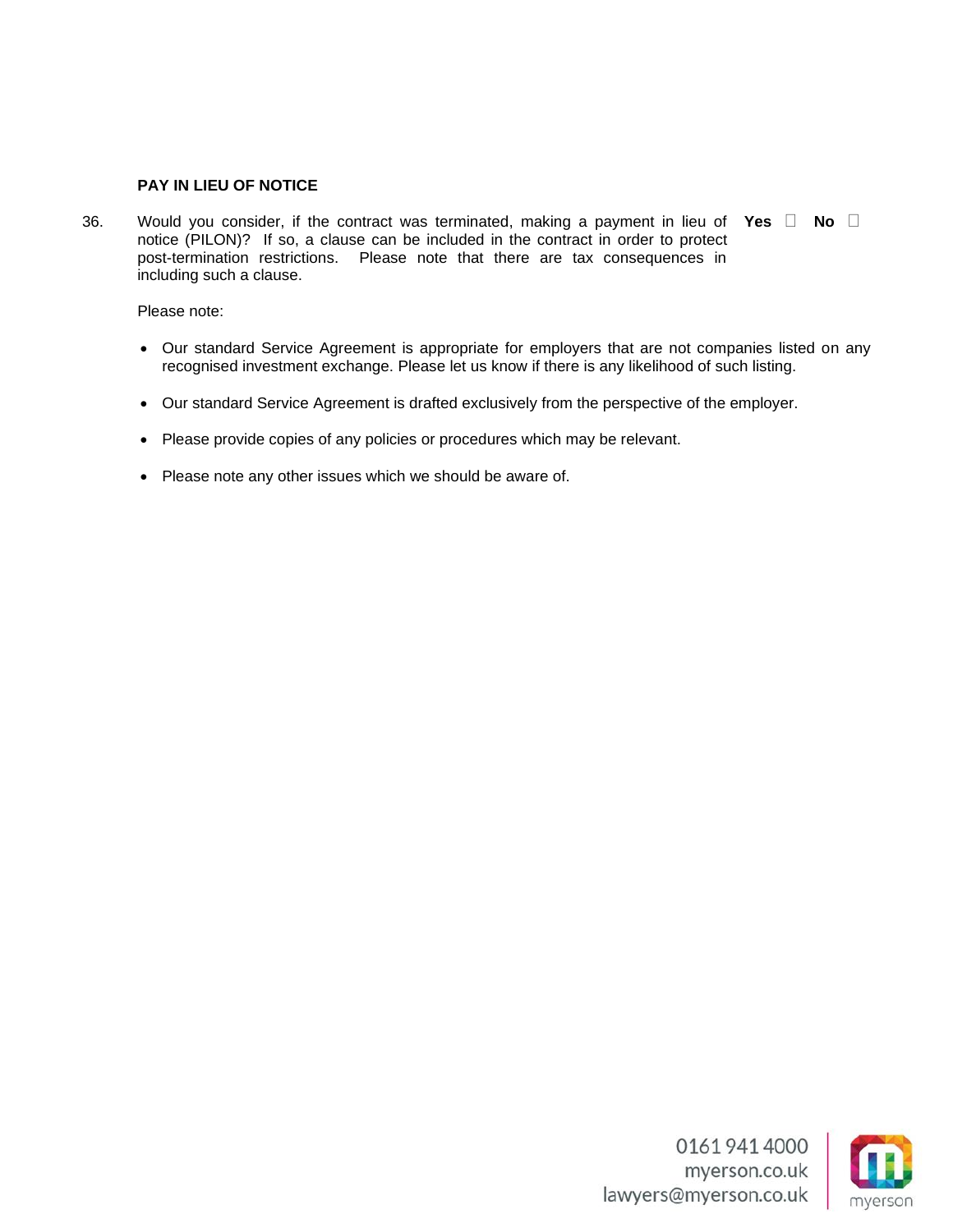